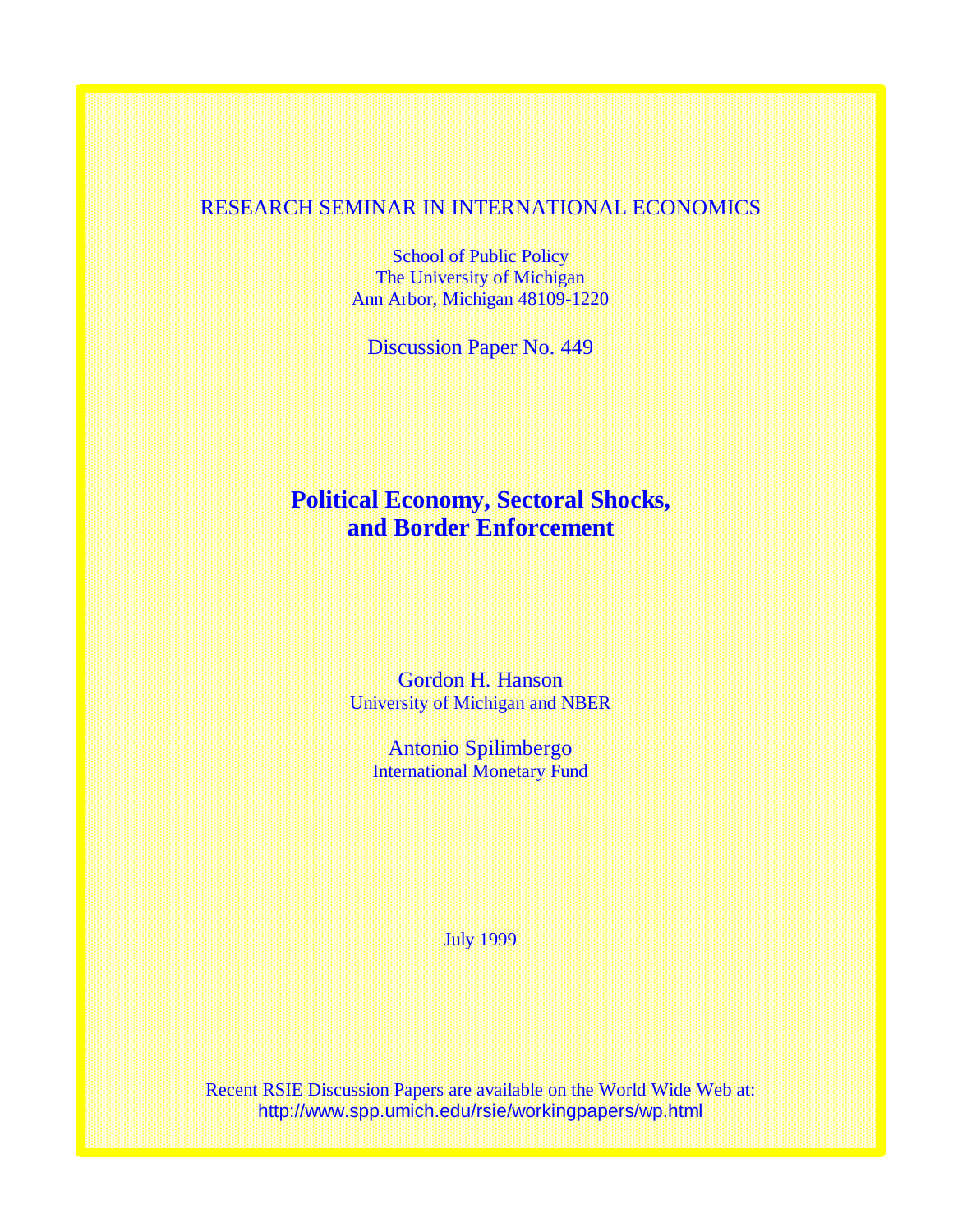### **Political Economy, Sectoral Shocks, and Border Enforcement**

Gordon H. Hanson University of Michigan and NBER

Antonio Spilimbergo International Monetary Fund

July 1999

Abstract. In this paper, we examine the correlation between sectoral shocks and border enforcement in the United States. Enforcement of national borders is the main policy instrument the U.S. government uses to combat illegal immigration. The motivation for the exercise is to see whether border enforcement falls following positive shocks to sectors that are intensive in the use of undocumented labor, as would be consistent with political economy models of how enforcement policy against illegal immigration is determined. The main finding is that border enforcement is negatively correlated with lagged relative price changes in the apparel, fruits and vegetables, and slaughtered livestock industries and with housing starts in the western United States. This suggests that authorities relax border enforcement when the demand for undocumented workers is high.

Email: Hanson, gohanson@umich.edu, Spilimbergo, aspilimbergo@imf.org. We thank seminar participants at the CEPR/NBER 1999 International Seminar on International Trade for helpful comments. Hanson acknowledges financial support from the Russell Sage Foundation. Katherine Guthrie provided excellent research assistance.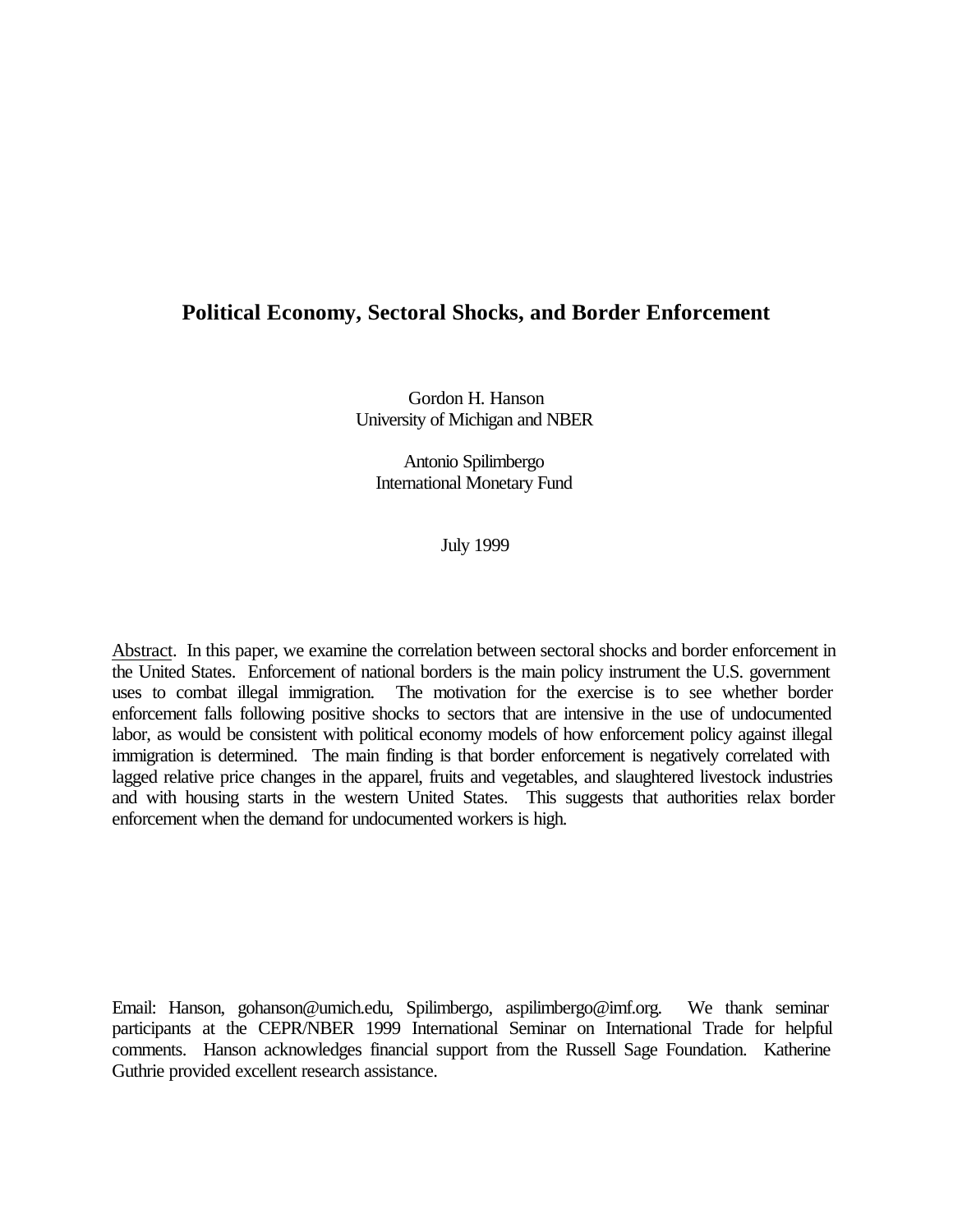#### **I. Introduction**

The official position of the United States and other industrialized countries is that controlling national borders against illegal entry is a central goal of immigration policy. Recent economic instability in emerging economies, from which many illegal immigrants originate, has heightened the concern over secure borders. Over the last two decades, the U.S. government has increased expenditures to combat illegal immigration, raising the enforcement budget of the U.S. Border Patrol from \$290 million in 1980 to \$1.7 billion in 1998 (in 1998 dollars). In spite of the public commitment to border enforcement, approximately 300,000 new illegal immigrants enter the United States each year; in 1996 there were approximately five million illegal immigrants in the country (Warren, 1995; INS, 1997). Undocumented workers are an important part of the U.S. agriculture, apparel, construction, food processing, lodging, restaurant, and domestic help industries (Chiswick, 1984; U.S. Department of Labor, 1991). Whether by accident or design, U.S. borders are porous. One common explanation for why the U.S. Immigration and Naturalization Service (INS), which oversees the Border Patrol, fails to prevent illegal entry is that it operates under conflicting mandates: while groups opposed to immigration demand strict enforcement, industries intensive in manual labor demand that enforcement not undermine their economic viability.

In this paper, we examine whether sectoral shocks influence U.S. enforcement of national borders against illegal immigration. The aim is to see whether border enforcement is correlated with the fortunes of industries that use illegal immigrants most intensively. Political lobbying is one mechanism which could create such a correlation. Open lobbying *in favor* of illegal immigration is unlikely, which by necessity makes the analysis indirect. Our approach is to look for factors which affect the economic return to lobbying on border enforcement.

To give a simple version of our story, suppose the apparel industry, among other activities, is a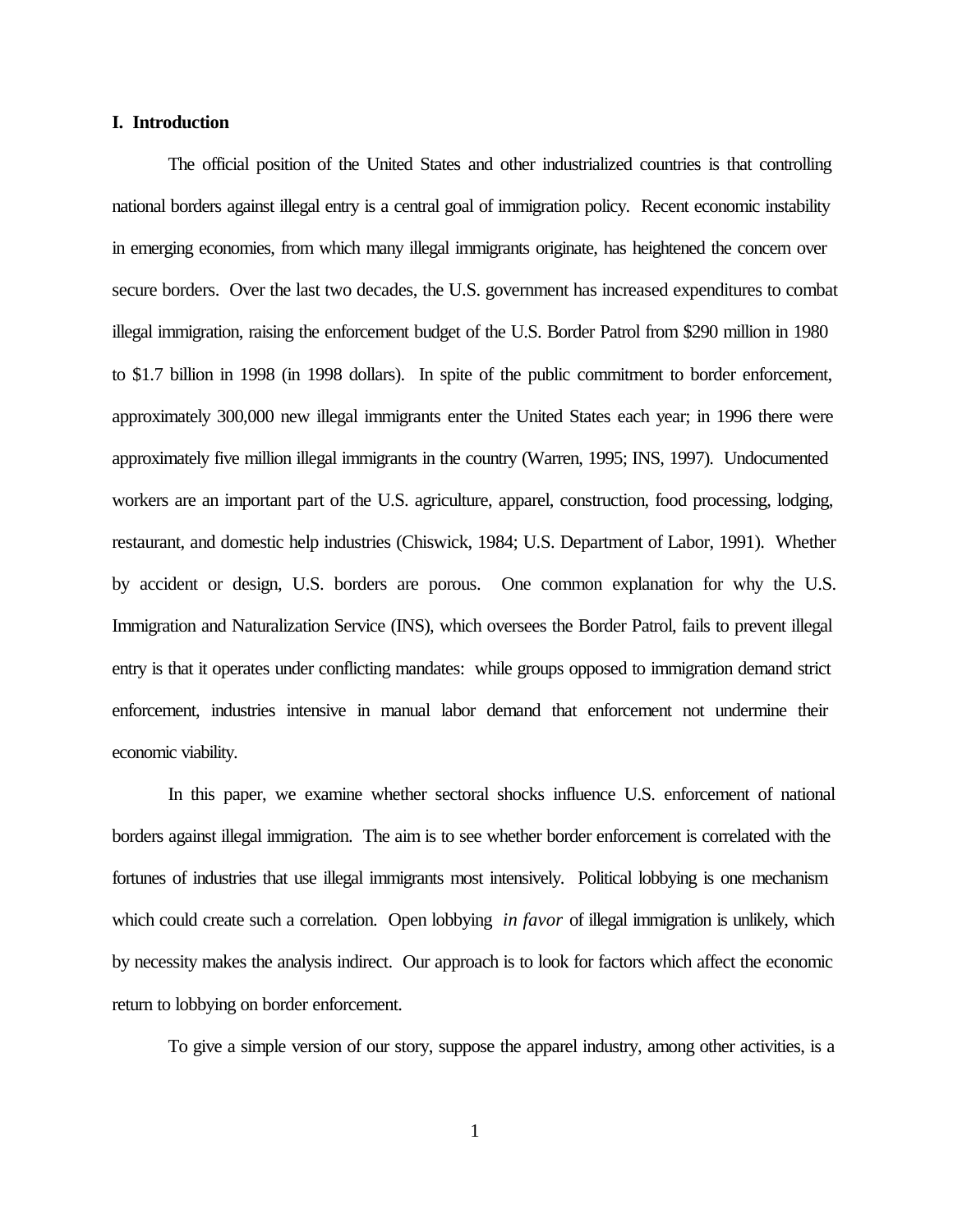major employer of illegal immigrants. To guarantee a supply of undocumented workers, apparel firms privately lobby the government to maintain lax border enforcement. Labor unions and other groups pressure the government to keep illegal immigrants from entering the country. Out of this situation emerges an equilibrium level of enforcement. Now suppose there is an exogenous increase in the demand for apparel. The positive demand shock raises the apparel industry's demand for illegal labor, as well as the return to lobbying for lower enforcement. The result is likely to be a lower equilibrium level of border enforcement.

We estimate the sensitivity of border enforcement to relative price changes in industries that use undocumented workers intensively. To measure border enforcement, we use the number of hours U.S. Border Patrol officers spend in different lines of activity. Naturally, labor-market conditions in the United States and Mexico may influence illegal immigration and thus the intensity of border enforcement. We control for these and other issues in the estimation.

Our work contributes to a small but growing literature on illegal immigration. Ethier (1986) models the determination of border enforcement and illegal immigration for a small open economy. Bond and Chen (1987), Djajic (1987, 1997), and Bucci and Tenorio (1996) extend this framework. In terms of empirical work, Moehring (1988) examines the evolution of INS budgetary appropriations over time, Bratsberg (1995) examines the correlation between sending-country characteristics and the stock of illegal immigrants in the United States, and Hanson and Spilimbergo (1999) find that attempted illegal immigration, as proxied by apprehensions of those attempting to cross the U.S.-Mexico border illegally, is very sensitive to changes in Mexican and U.S. wages. On border enforcement, Hanson, Robertson, and Spilimbergo (1999) find that changes in enforcement are not followed by changes in wages in U.S. border regions, suggesting that enforcement-induced changes in illegal immigration have little impact on U.S. wages. To our knowledge, there is little systematic analysis of the factors that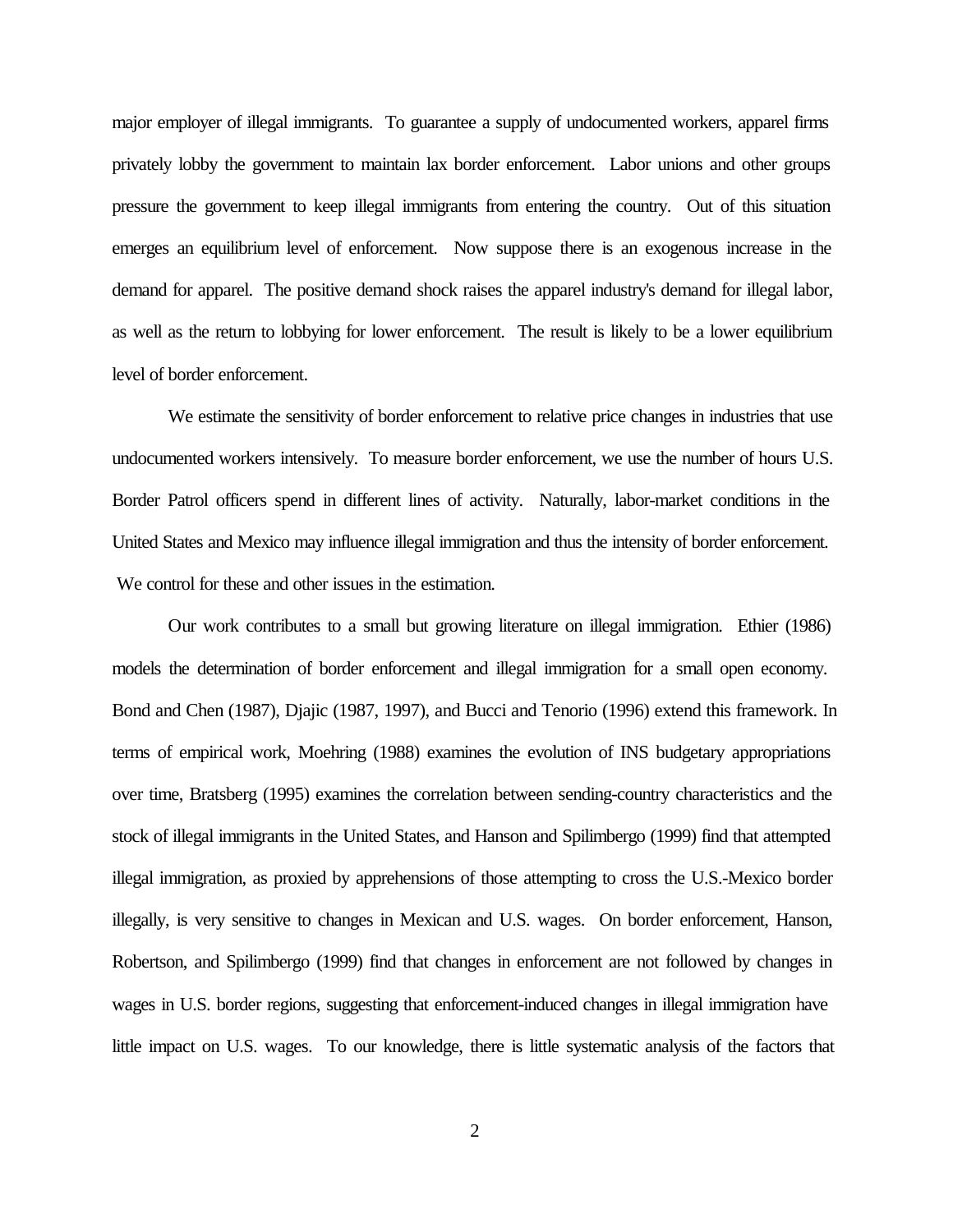influence the intensity of enforcement efforts. This gap in the literature is unfortunate, given the importance of border enforcement in U.S. attempts to control illegal immigration.

A further motivation for examining border enforcement is the likely attempt to include international labor standards in the next round of World Trade Organization (WTO) negotiations . Labor unions and other political interest groups may demand the adoption of labor standards as a precondition for their support of any future WTO agreement. If labor standards were to be incorporated into the WTO, there are at least two ways countries could circumvent them: by expanding guest-worker programs, which permit laborers from foreign countries to work temporarily in a host country often in conditions far inferior to those for native host-country workers; or by allowing greater illegal immigration, which could be achieved by reducing border enforcement. In the United States, guest-worker programs and lax border enforcement have been alternative policies, each used with varying intensity over time, for increasing the supply of low-wage foreign workers in the economy (Hanson and Spilimbergo, 1998). As noted, undocumented labor is common in many U.S. industries. The employment of foreign guest workers is increasingly common in Germany, the Netherlands, and other European countries (Groenendijk and Hampsink, 1994). To the extent employers can hire foreign workers on terms that violate international labor standards, such standards might have only a small effect on employment conditions in industrialized countries. Understanding the determinants of border enforcement is important for predicting the impact of labor standards on U.S. labor-market outcomes.

In the second section of the paper we discuss political lobbying activities in the United States related to border enforcement and illegal immigration. In the third section we discuss theoretical literature which is relevant for our analysis and present the empirical specification. In the fourth section we describe the data and discuss estimation issues. In the fifth section we present the empirical results. And in a final section we offer concluding remarks.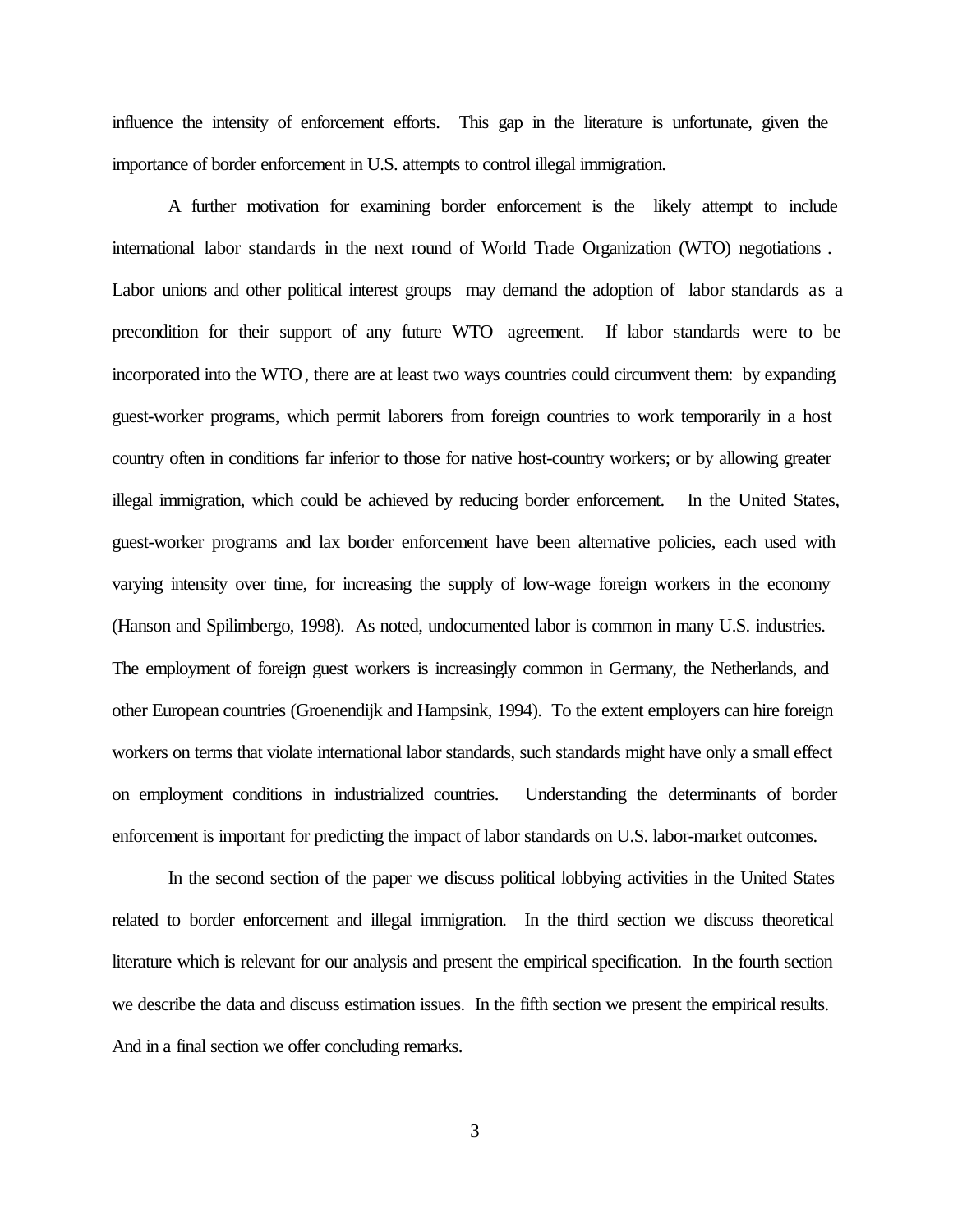#### **II. Politics, Border Enforcement, and Illegal Immigration in the United States**

There are a host of government policies that affect the flow of illegal immigrants into the United States. These include policies that impact the level of immigration directly, such as quotas for the admission of legal immigrants and for the admission of individuals to work in the United States on a temporary basis, and policies that impact immigration indirectly, such enforcement of U.S. borders, sanctions against employers that hire illegal immigrants, and the availability of government assistance to immigrants. In this paper, we focus on border enforcement, since this policy is relatively easy for authorities to change and can be measured at high frequencies and over long time periods. Because our empirical work is indirect – we examine the correlation between border enforcement and factors which theory suggests affect the return to lobbying on enforcement – we provide context for the analysis by discussing instances of political activity related to illegal immigration. Our goal is not to explain the complex political economy of U.S. immigration policy, but merely to cite examples which substantiate the plausibility of our hypothesis that the intensity of border enforcement is subject to influence by industry political interest groups.

Border Enforcement . The level of border enforcement in the United States is the result of several governmental decisions. First, the U.S. Congress appropriates funds for the U.S. Border Patrol, as part of the overall appropriation to the INS. The appropriation specifies how the funds are to be spent, including the portion of the budget that is to be dedicated to enforcement activities. Second, given the overall enforcement budget, the INS decides how to divide resources between enforcement of U.S. borders, which consists of policing land borders and ports of entry, or so-called "linewatch" duty, and internal enforcement, which consists of traffic checkpoints, raids on worksites, and other interior patrols. Figure 1 shows the monthly number of hours Border Patrol officers spent on linewatch duty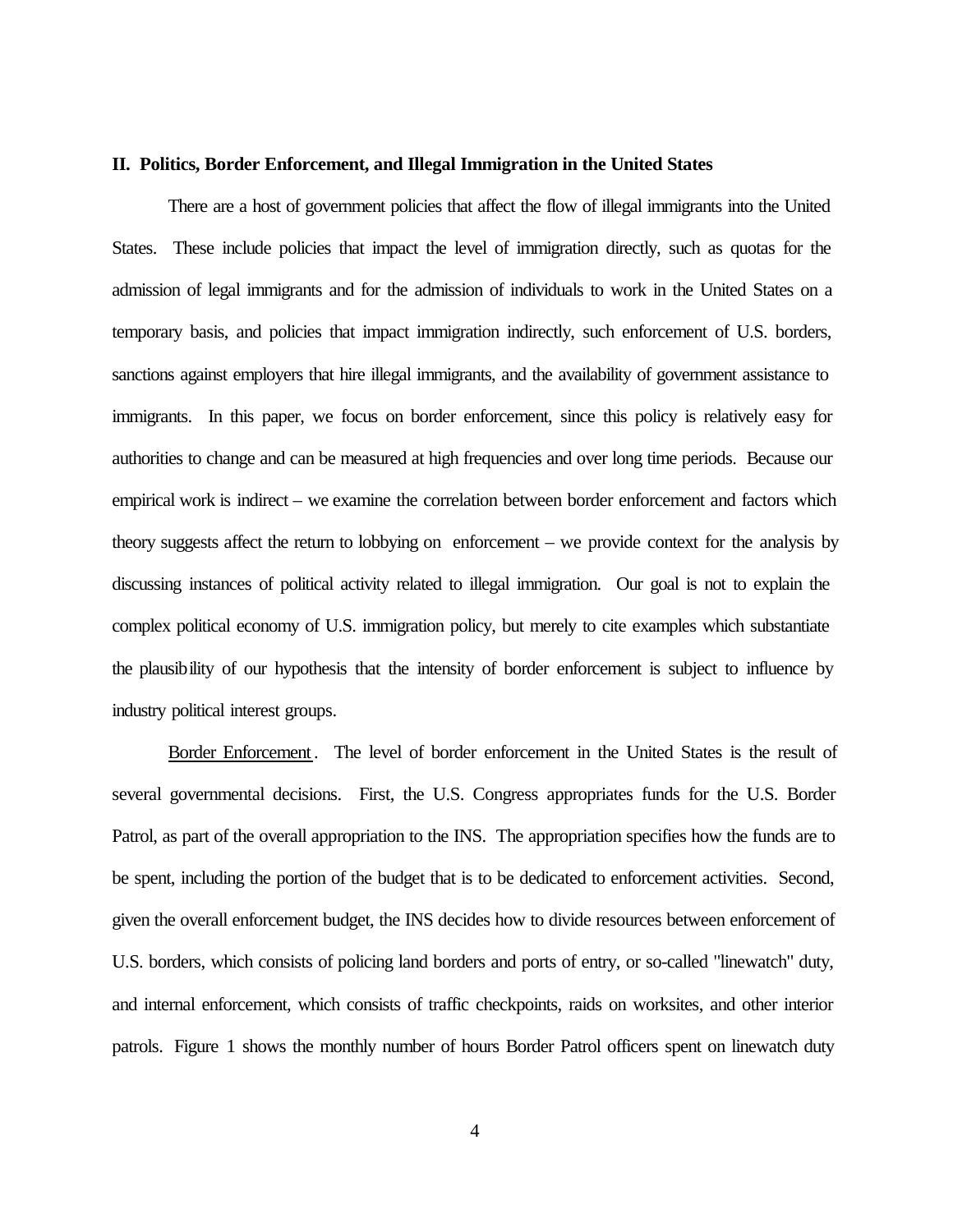and on internal enforcement for the period 1970-1997. During this period 57.1% of total Border Patrol officer hours were devoted to linewatch duty and 91.3% of linewatch officer hours occur red at the U.S.-Mexico border. Figure 2 shows monthly apprehensions by Border Patrol officers on linewatch duty and on internal enforcement duty for 1970-1997. During this period 93.4% of apprehensions occurred in the U.S.-Mexico border region and 60.1% occurred as individuals were attempting to cross the border itself.

Among the main opponents of border enforcement are agricultural growers in California and Texas, who tend to specialize in perishable crops that are intensive in the use of manual labor. These growers frequently declare that without low-wage foreign labor they would be forced to cut back production or shutdown their operations altogether. In defense of hiring undocumented labor, a California grower replied, "The reality is that if the government was able to stop everybody at the border, there would be no agriculture. You wouldn't be eating asparagus."

Indirect indications abound of growers' political influence.<sup>2</sup> Calavita (1992) documents that in the 1940s and 1950s the district commissioner of the U.S. Border Patrol in El Paso would routinely issue orders to stop apprehending illegal immigrants during the agricultural harvest season . During periods when the Border Patrol did increase apprehensions, Texas farmers complained to their congressional representatives, who then pressured the INS to reduce its enforcement intensity. Following one such a period, a Texas grower protested to his U.S. senator,

For a number of years citizens of Mexico entered the United States both legally and illegally, engaging in agricultural work. While from time to time they have been picked up by the Border Patrol, there has been a tendency on the part of the Border Patrol to concentrate their efforts on

<sup>1</sup> Denny Walsh, "Valley Grower Guilty: Admits Farm Used Illegal Workers," *The Sacramento Bee*, April 30, 1999.  $2$  This influence has infuriated politicians sympathetic to organized labor. In 1952, Senator Hubert Humphrey of Minnesota lamented, "Because of the economic interests that are involved in the wetback problem, no real, sincere effort has been made to solve it. As long as it is possible to hire the wetbacks at 10 cents an hour, they will be coming across the border until kingdom come" (Calavita, 1992: 37).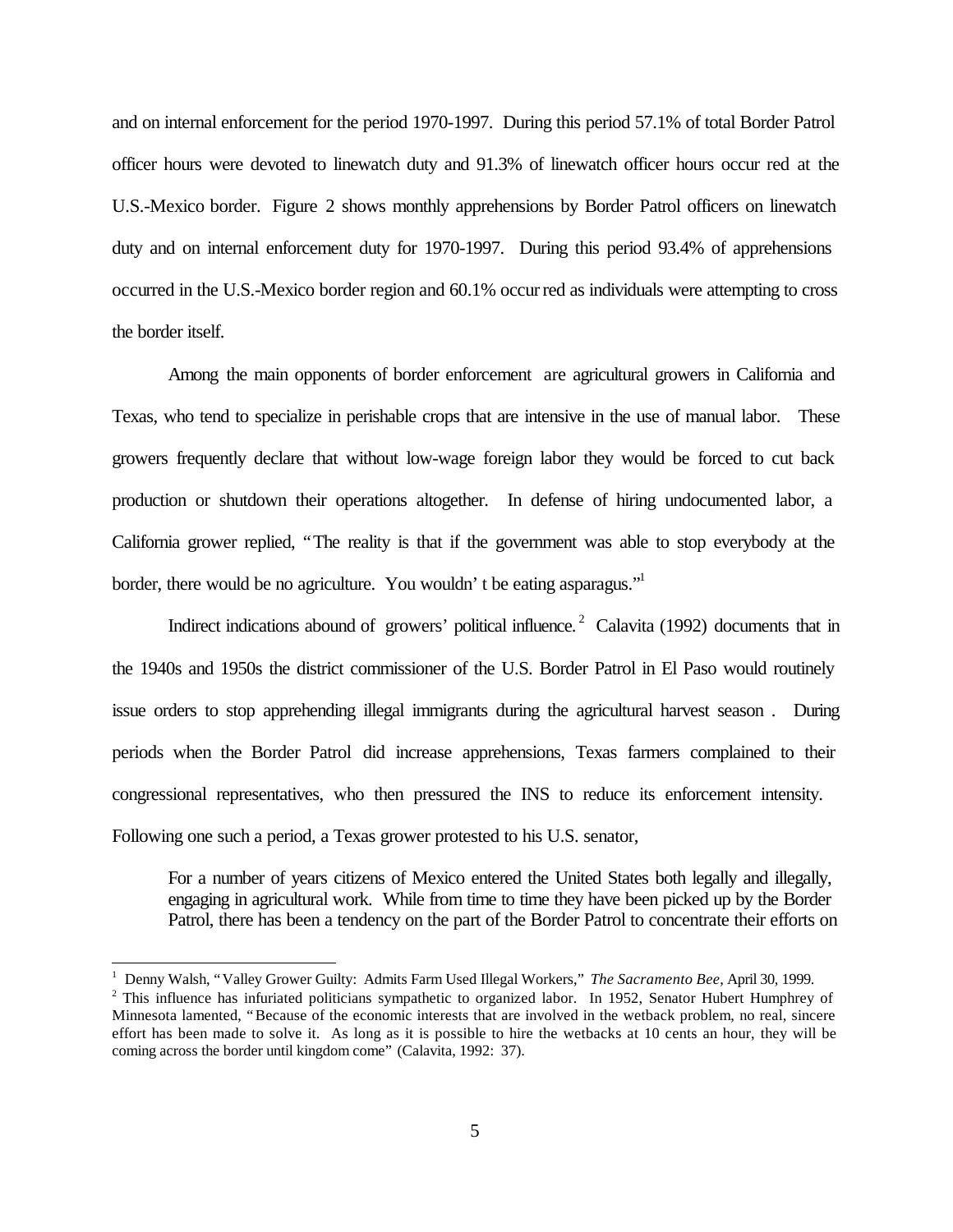deporting only those who were bad citizens. This arrangement, although it did not have the stamp of legislative approval, has worked out very nicely for our farmers down here. But during the past few weeks the Border Patrol has picked up and deported hundreds of wetbacks... (Calavita, 1992: 35)

Recent legislative reforms of U.S. immigration policy, including the Immigration Reform and Control Act of 1986 and the Immigration Control and Financial Respons ibility Act of 1996, have mandated increases in government expenditure on border enforcement. Though they were ultimately unsuccessful, agricultural interests lobbied against these provisions of the new immigration laws (Gimpel and Edwards, 1999). As the INS has increased border enforcement, it has done so unevenly by raising enforcement drastically in some locales, such as El Paso during "Operation Hold the Line" in 1993 and San Diego during "Operation Gatekeeper" in 1995, but not in other locales. This has had the impact of shifting attempted illegal immigration and apprehensions from one border site to another, without necessarily reducing the overall level of illegal entry (Hanson, Robertson, and Spilimbergo, 1999). The strategy of targeting regional enforcement may serve to appease groups opposed to illegal immigration, which were particularly vocal in El Paso and San Diego, <sup>3</sup> without reducing overall illegal immigration.

Border versus Interior Enforcement . The division of Border Patrol activities between border and interior policing is further evidence of how political factors shape enforcement. As noted, the INS devotes most of its enforcement efforts to apprehending illegal immigrants when they first enter the country and relatively little time to monitoring employers that are likely to hire illegal immigrants. In 1990, for instance, less than eight percent of INS enforcement manpower was devoted to worksite inspections (Juffras, 1991). Of the 1.56 million apprehensions the Border Patrol made in 1996, only

<sup>3</sup> See Marcus Stern, "La Raza Blasts Move in State to Crack Down on Illegal Immigration," *The San Diego Union-Tribune*, July 20, 1994, p. A8; Daniel B. Wood, "Can Crackdown Halt Border Crossings?" *The Los Angeles Times*, May 8, 1996, p. 4; and statement of Raul Yzaguirre, National Council of La Raza, Subcommittee on Immigration, U.S. House of Representatives, June 29, 1995.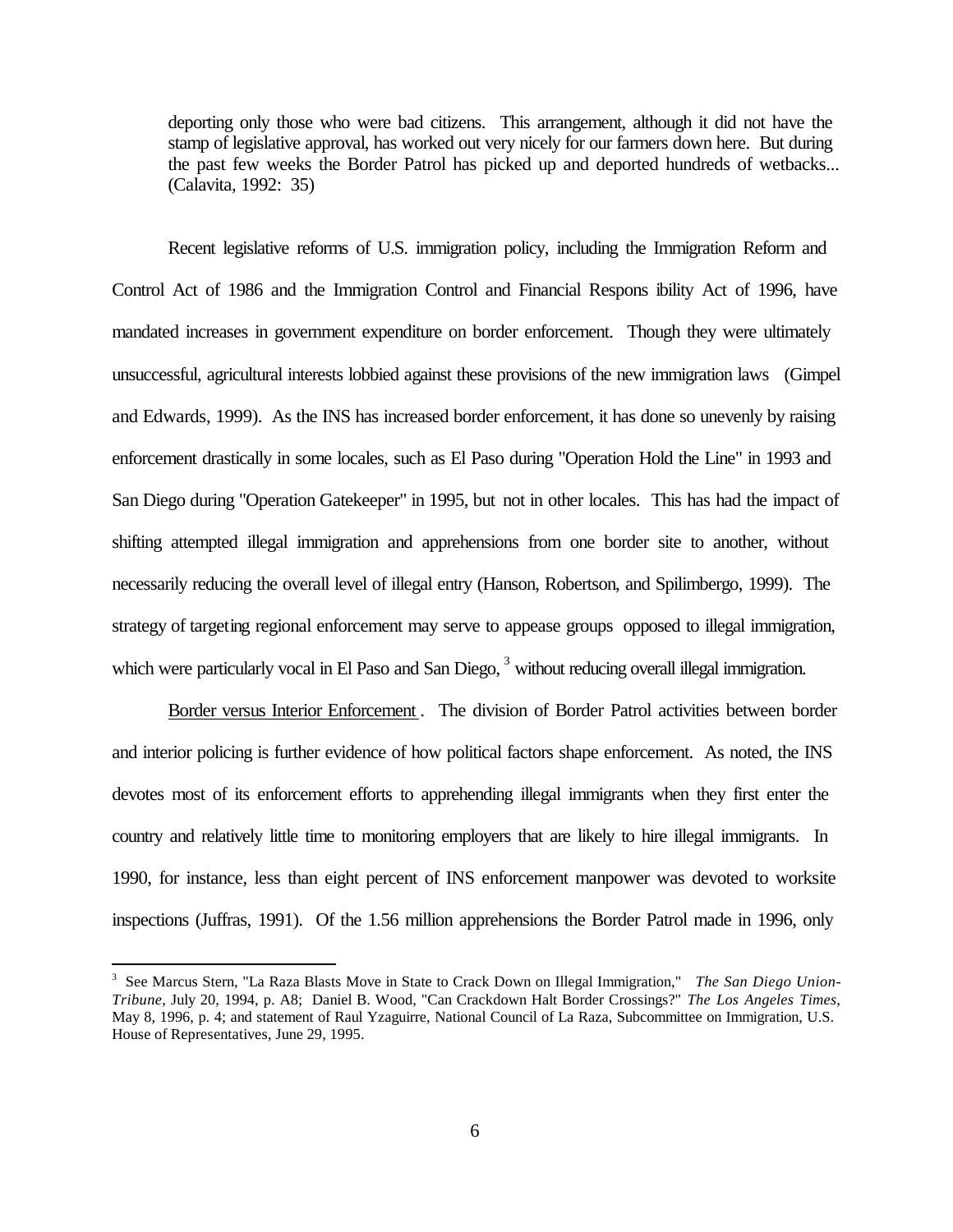12,100 occurred at U.S. farms or other worksites. The inefficiency of this enforcement strategy in terms of deterring illegal immigration has long been recognized. It is relatively difficult to detain illegal immigrants as they cross the 2,000 mile U.S.-Mexico border, but it is relatively easy to do so at their places of work, especially during peak production periods, such as agricultural fields at harvest time or apparel factories prior to the annual fall sales boom. One common interpretation of the enforcement pattern is that the INS is pressured to avoid enforcement activities that directly injure specific parties, such as agricultural growers or factory owners.

Periodic attempts by the INS to increase interior enforcement are often met with stern political opposition. Following INS raids of onion fields in the state of Georgia during the 1998 harvest, the U.S. Attorney General, both Georgia senators, and three Georgia congressional representatives publicly criticized the INS for injuring Geo rgia farmers.<sup>4</sup> Similar raids of farms in California, Florida, or Texas, which are home to the largest concentrations of undocumented workers in the United States (Warren, 1995), are virtually unheard of. This may be due to the political strength of agriculture in these states. Similarly, the INS recently investigated the meat-packing industry in Nebraska and Iowa, which is reputed to use undocumented labor intensively, but made no raids on any plants. In defense of the inaction an INS official stated, "We don't want to have a negative impact on the production capabilities of these companies."<sup>5</sup>

A further constraint on interior enforcement efforts by the INS has been that until recently employers faced few penalties for hiring illegal immigrants. Prior to IRCA in 1986 it was not explicitly illegal to hire undocumented workers. Though it was illegal to "harbor" illegal immigrants, under the socalled Texas Proviso of 1951 employment was not interpreted as harboring . Agricultural political

<sup>4</sup> See Mark Krikorian, "Lured by Jobs, Illegal Immigrants Risk Death at Border Crossings," *Santa Barbara News-Press,* April 25, 1999.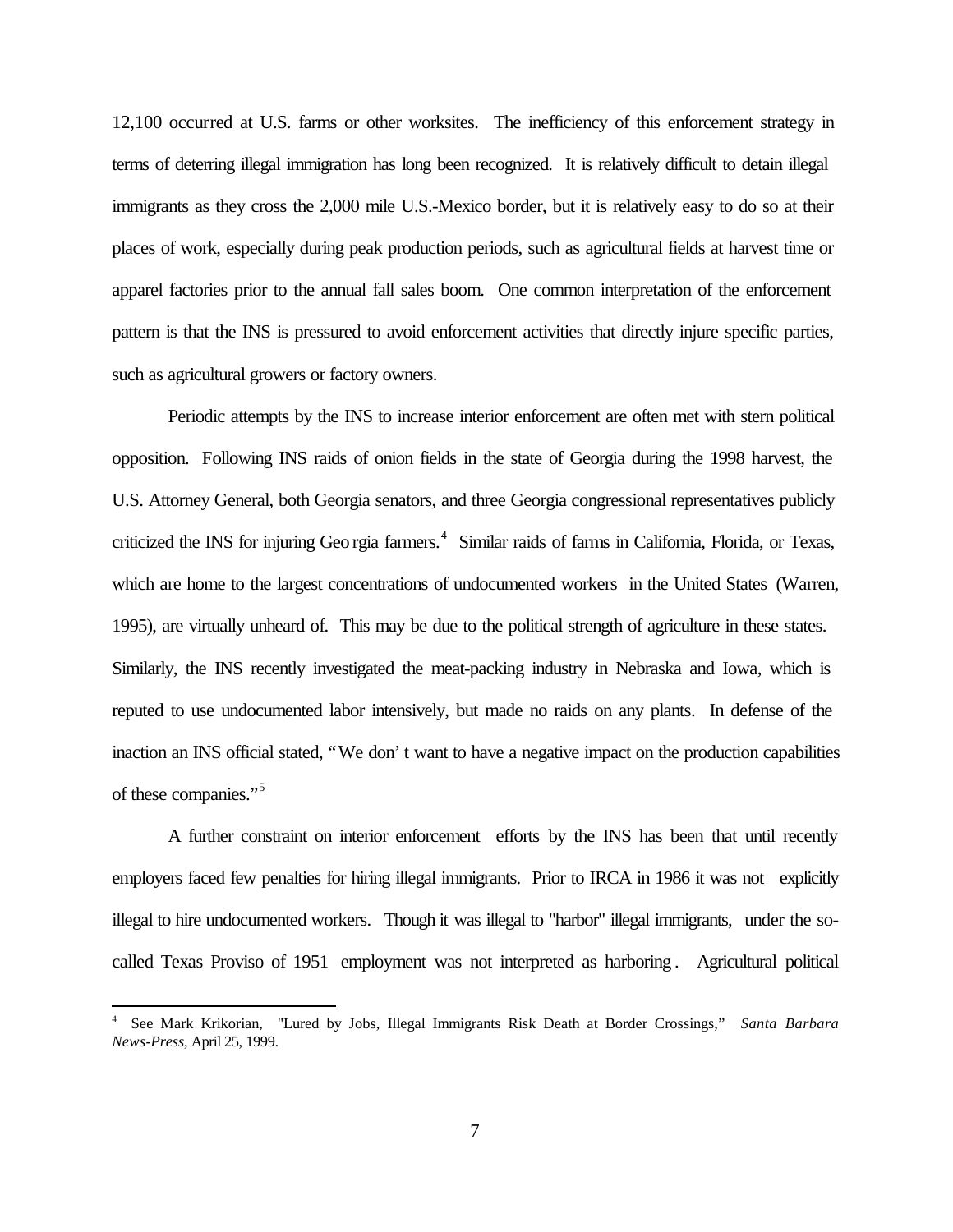interests appear to have been instrumental in getting the Texas Proviso adopted (Calavita, 1992). While IRCA finally instituted penalties for employers that hire undocumented workers, these sanctions seem to have relatively little bite. In 1989, for instance, the average fine the INS levied against employers for hiring illegal immigrants was less than \$10,000. Fewer than 400 fines were levied in that year (Juffras, 1991).

The Bracero Program and Guest Farm Workers. A final example of how political factors influence illegal immigration are guest -farm-worker programs, which allow foreign laborers, most of whom are from Mexico, to work in U.S. agriculture on a temporary basis. The stated justification of allowing guest farm workers into the United States has been to prevent labor shortages on U.S. farms. The most well-know guest farm worker arrangement was the Bracero Program of 1942-1965, which at its peak in the 1950s brought 200,000-400,000 Mexican laborers into the United States annually (Calavita, 1992). The Bracero Program owed its existence to lobbying by agricultural interests in California and Texas. The INS was one agency responsible for determining how many Mexican workers could be admitted as "braceros." Agency reports from the 1950s indicate that U.S. agricultural labor demand was a major factor in deciding how many braceros to admit annually. <sup>6</sup> When the Border Patrol increased border enforcement and apprehensions as part of Operation Wetback in the early 1950s, growers were allowed to more than double the number of bracero workers they brought into the country, largely nullifying the impact of increased enforcement on the supply of manual labor to agriculture (Calavita, 1992).

 IRCA revived the guest farm worker program by permitting undocumented agricultural workers in the United States to qualify as special agricultural workers (SAWs), which gave them legal resident

<sup>&</sup>lt;sup>5</sup> Barbara Hagenbaugh, "US, Meatpackers Make Deal on Immigration Crackdown," Reuters, May 7, 1999.

<sup>&</sup>lt;sup>6</sup> One such report stated, "Braceros continue to arrive in sufficient numbers to keep the labor supply slightly ahead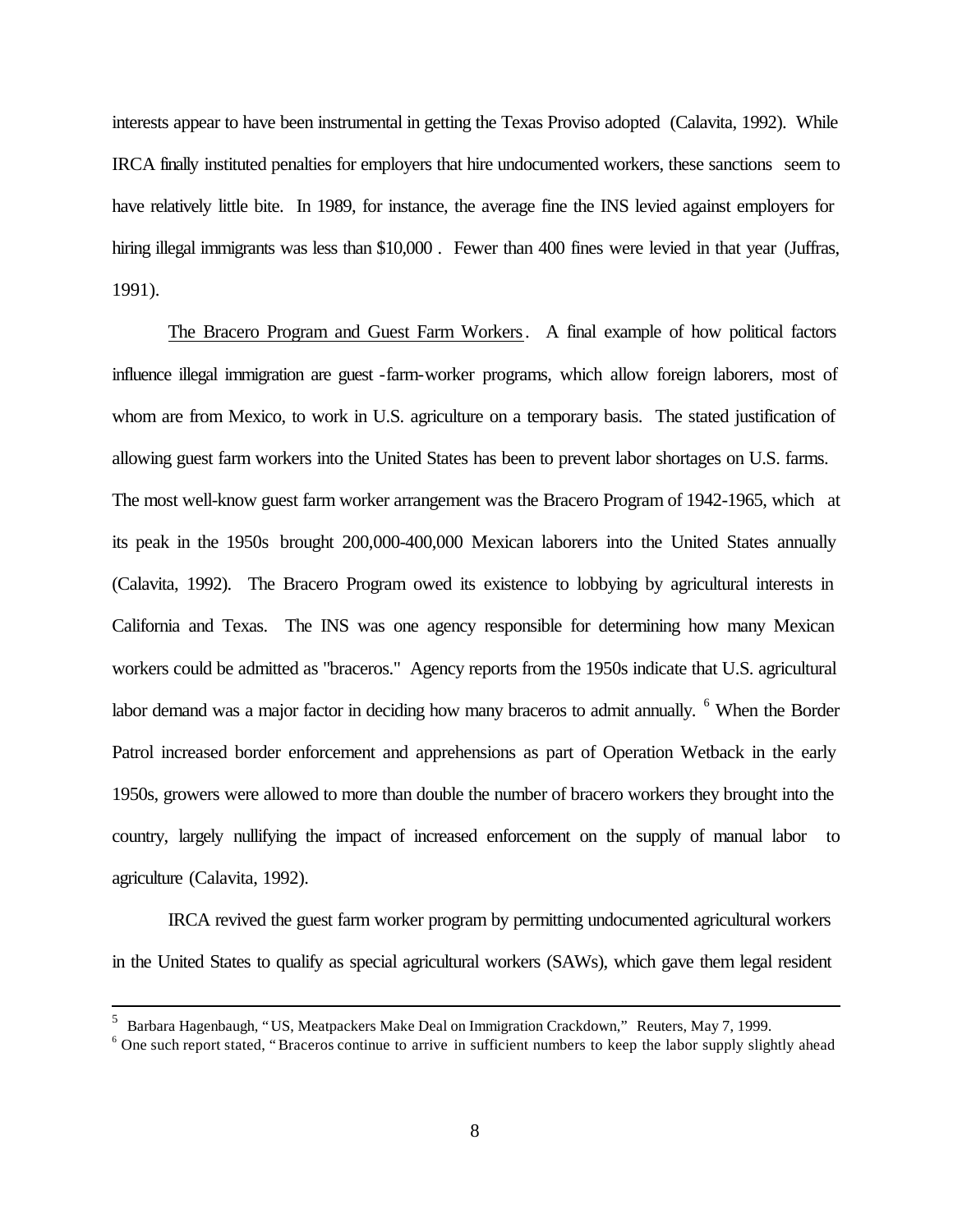status, and by allowing farmers to bring in additional undocumented laborers as replenishment agricultural workers (RAWs), subject to government approval. The addition of provisions for SAWs and RAWs appeared to be necessary to convince agricultural interests to support passage of IRCA. They were initially opposed to the legislation due to its provisions for raising sanctions on employers that hired undocumented workers (Martin, 1990). There have been recent attempts led by U.S. congressional representatives from agricultural states to pass legislation that would expand the guest farm worker program, but these have so far been unable to surmount strong opposition from labor unions such as the AFL-CIO. $^7$ 

#### **III. Theory and Empirical Specification**

To help understand patterns of border enforcement, we sketch a simple model of political lobbying and illegal immigration in a labor-intensive industry. We refer to recent literature in political economy as a guide for how the story we describe generalizes to a general-equilibrium setting. We then use theory to motivate the empirical specification.

#### **A. Theoretical Issues**

 $\overline{a}$ 

Consider an economy that takes world commodity prices as given. For illustrative purposes we focus on a single industry in the economy. Suppose the industry produces apparel using two factors, capital, which is specific to the apparel sector, and labor, the supply of which is influenced by illegal immigration from a foreign country. Let output be given by the constant returns to scale production

of demand for those farmers eligible to use bracero labor" (Calavita, 1992: 82).

<sup>7</sup> See Sam Loewenberg, "Unions Block Guestworker Bill," *Legal Times*, October 26, 1998, p. 16; and William Branigin, "Republicans Back Measure to Import More Farm Workers; Visa Expansion Proposed Despite Critical Hill Reports on Use of Foreign Workers," *The Washington Post*, March 11, 1998, p. A4.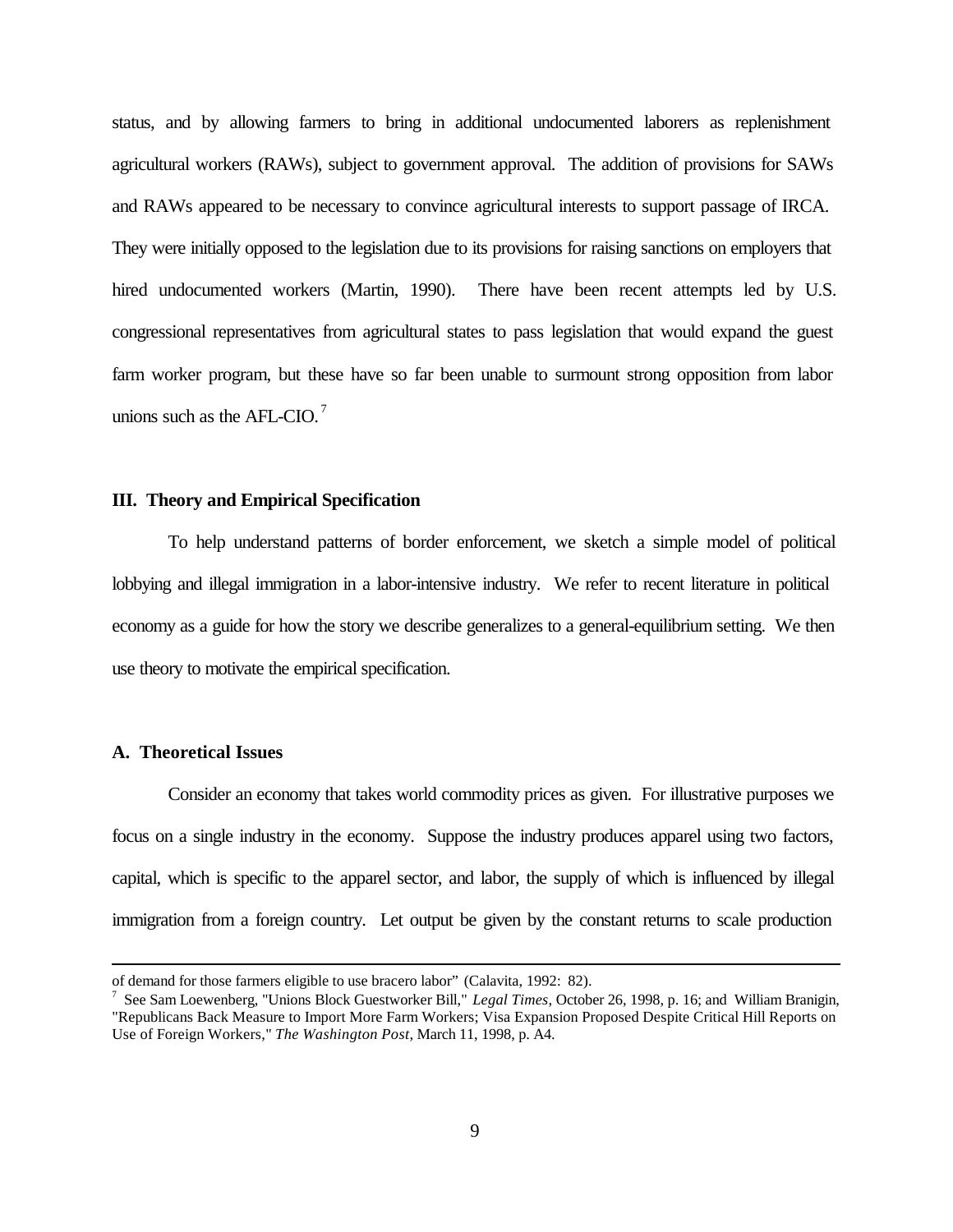function,  $F(K, L)$ , where K is sector-specific capital and L is labor. The price of apparel in the home economy is *p*, which is set on the world market.

Following Ethier (1986), the wage at which apparel fi rms hire labor depends on illegal immigration from a foreign country, which in turn depends on border enforcement by the home government. For simplicity we initially ignore legal immigration and other sectors of the home economy. The government chooses an enforcement level *E*, which determines the probability *g* that a foreigner attempting illegal immigration is apprehended and returned to the foreign country. We imagine that in making the enforcement decision the government weighs expected welfare for different groups in society and expected campaign contributions, or other benefits, from special interest groups. The apprehensions probability has the following properties:  $g(0)=0$ ,  $g'(E)>0$ ,  $g''(E)$  $\mathcal{L}$  $\mathcal{L}$ *n* and  $g(E)$  { $\mathcal{L}$ *i* for all values of *E*. Apprehension imposes costs on the migrant, associated with distress or lost labor time, of *k*. If a foreign worker chooses to remain in his country he earns wage *w \** , which is exogenous to events in the home economy. Illegal immigration will ensure that the following arbitrage condition holds:

(1) 
$$
(w^* - k)g(E) + w(1 - g(E)) = w^*
$$

where  $w$  is the home-economy wage in the apparel sector. The expression on the left is the expected wage if the foreign worker attempts illegal immigration; the expression on the right is the expected wage in the foreign economy. Equation (1) can be rewritten as,

(2) 
$$
w = w^* + \frac{g(E)}{1 - g(E)} k = w(E)
$$

It follows from the assumptions on  $g(t)$  that *w* is increasing in *E*. While the simple situation we consider is static, it would straightforward to extend this logic to an intertemporal setting.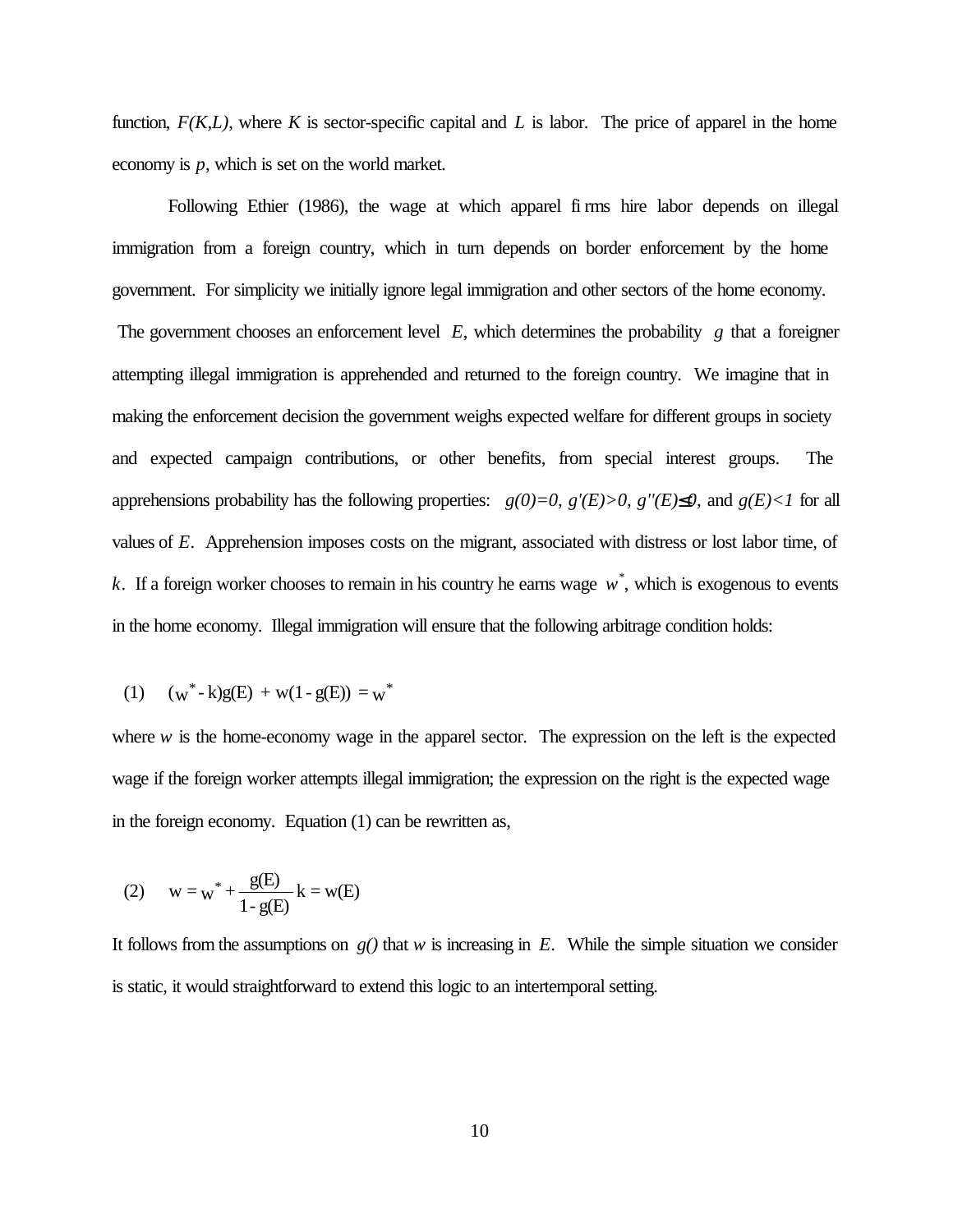Suppose the apparel industry has organized a political lobby, which, following Grossman and Helpman (1994), makes campaign contributions of *B* in order to influence the government choice of border enforcement. Since higher levels of enforcement raise the wage apparel firms must pay their workers, apparel capitalists prefer lower levels of enforcement. The apparel industry promises the government higher levels of campaign contributions in return for lower levels of enforcement. Other groups in the economy may oppose illegal immigration. These groups, which are left in the background, promise higher levels of contributions *D* in return for higher enforcement levels. <sup>8</sup> Enforcement can then be written as  $E(B,D)$ , where  $E_B<0$  and  $E_D>0$ . By (2), raising campaign contributions from the apparel sector lowers the wage in the apparel sector. The function  $E()$  summarizes the political economy of enforcement in the home country, which, following Grossman and Helpman (1994), involves different groups lobbying the government non-cooperatively. We leave the details of the policy determination process unspecified, but discuss their relation to fully-developed theories of political economy below.

The restricted profit function for the representative apparel firm can be written as,

#### (3)  $pF(K, L) - w(E(B, D))L - B$

where *K* is assumed fixed in the short run. The representative firm chooses *L* to maximize profits and the apparel lobby chooses *B* to maximize profits on behalf of the representative firm. In doing so, the lobby internalizes the impact of *B* on the apparel wage. Consider how changes in the external environment, in the form of an increase in the world relative price of apparel, affect the intensity of lobbying activity and border enforcement. Totally differentiating the first order conditions to the maximization of profits in equation (3) with respect to *L* and *B*, we find that,

 $\frac{dB}{dp} = \frac{F_L - dw^*/dp}{pF_H w_{BB}L + v}$ (4)  $\frac{dB}{dt}$  $h \frac{F_L - dw^*}{L}$ 

 $\frac{d\phi}{d\phi} = \frac{d\phi}{d\phi}$   $\frac{d\phi}{d\phi}$   $\frac{d\phi}{d\phi}$  is determined by long-run factors which influence the political standing of domestic workers in the economy (and so is driven primarily by factors other than sectoral shocks).  $\mu_{\rm thermal}$  W BB  $\rm{L}$  + W B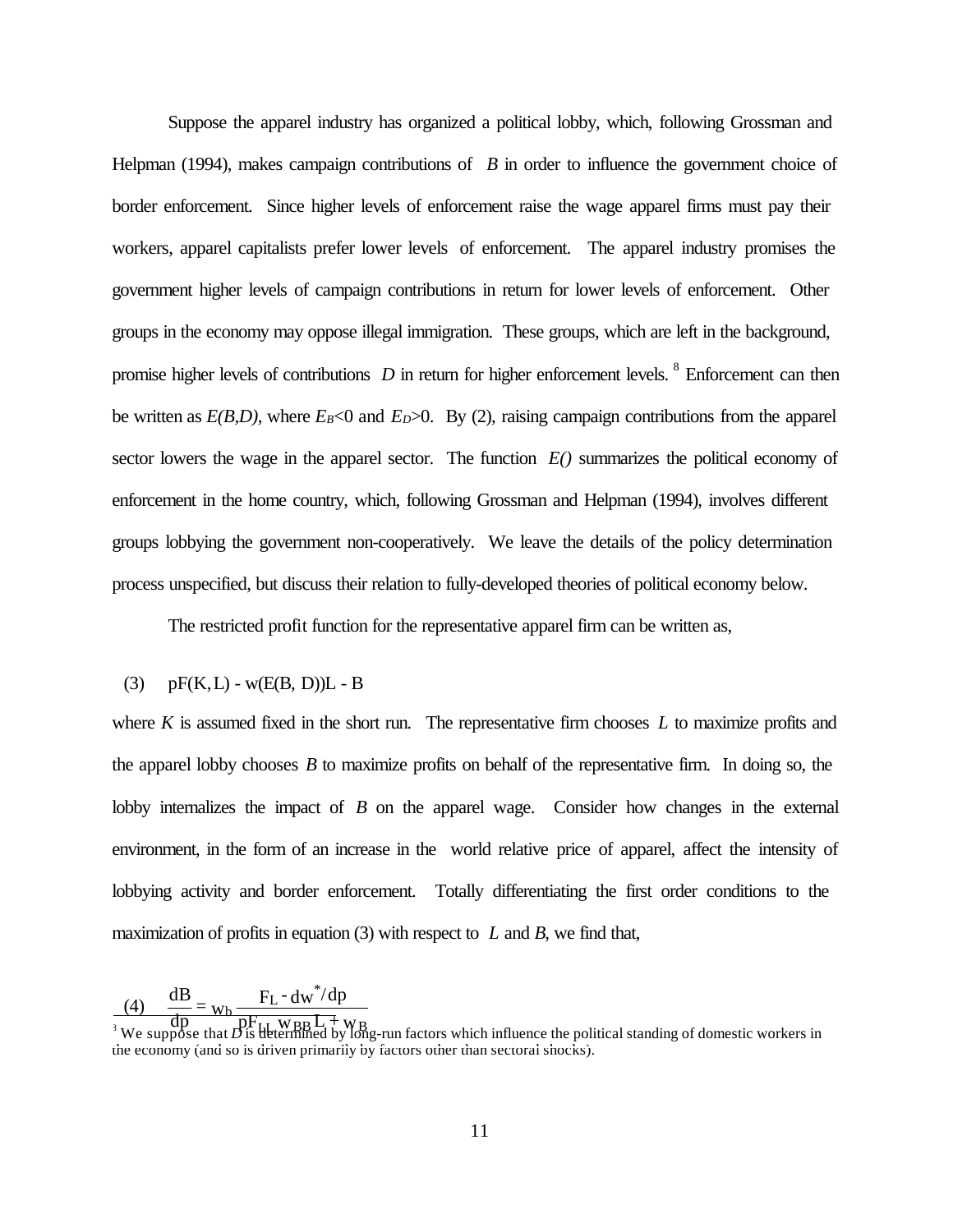where  $f_x$  indicates the partial derivative of the function  $f(x)$  with respect to  $x$ .<sup>9</sup> By equation (2) and our assumptions on  $g(E)$  and  $E(B,D)$ ,  $w_B$  is negative and  $w_{BB}$  is positive. Thus, if  $dw^2/dp$  is not large and positive, then *dB/dp* is positive and an increase in the apparel price raises the equilibrium level of apparel campaign contributions and lowers the equilibrium level of border enforcement. The logic of this result is that a higher apparel price raises the value of hiring an additional apparel worker, which translates into a higher economic return on lobbying against border enforcement. For *dw\* /dp* to be small requires that any direct impact of the price change on foreign wages (or, more generally, on wages in other sectors of the home economy) be small. In other words, for *dB/dp* to be positive Stolper-Samuelson (1948) wage effects from the change in relative apparel prices cannot be too important.<sup>10</sup>

In general equilibrium, the impact of the apparel price rise will be more complicated. There may be feedback effects between border enforcement, illegal immigration, and economic conditions in the home and foreign countries. An increase in demand for labor from the apparel sector may put upward pressure on wages at home. Higher wages in the home economy may induce more illegal immigration, which may lead to greater political pressure from anti-immigrant groups to raise border enforc ement. Given the possibility of rising political pressures both for and against border enforcement, how enforcement responds to external shocks is an empirical question. <sup>11</sup> Our goal here is merely to suggest

<sup>&</sup>lt;sup>9</sup> Using the same framework, it is possible to obtain an expression for the impact of an apparel price change on apprehensions of those attempting illegal immigration (which corresponds to one of the dependent variables in the empirical analysis). A change in the apparel price has two opposing effects on the number of apprehensions, which leaves the total effect ambiguous. On one hand, a higher apparel price increases the demand for immigrant labor, which leads to more attempted illegal immigration and more apprehensions; on the other hand, higher demand for immigrant labor leads to an increase in lobbying activity to decrease border enforcement, which results in fewer apprehensions.

<sup>10</sup> In unreported empirical results, we find that the impact of relative commodity prices on wages in labor-intensive sectors is small, which is consistent with this requirement.

 $11$  In Sapir (1983), capitalists in the labor-intensive sector use increased immigration as a way of restoring rents following increased competition from low-wage countries. The difference in Sapir's predictions from ours comes not from the setup of the model -- in his model also a relative price increase for labor-intensive goods would raise the return to lobbying for less border enforcement -- but from differing assumptions about how the political process operates. This reinforces the notion that the relationship between sectoral shocks and border enforcement is an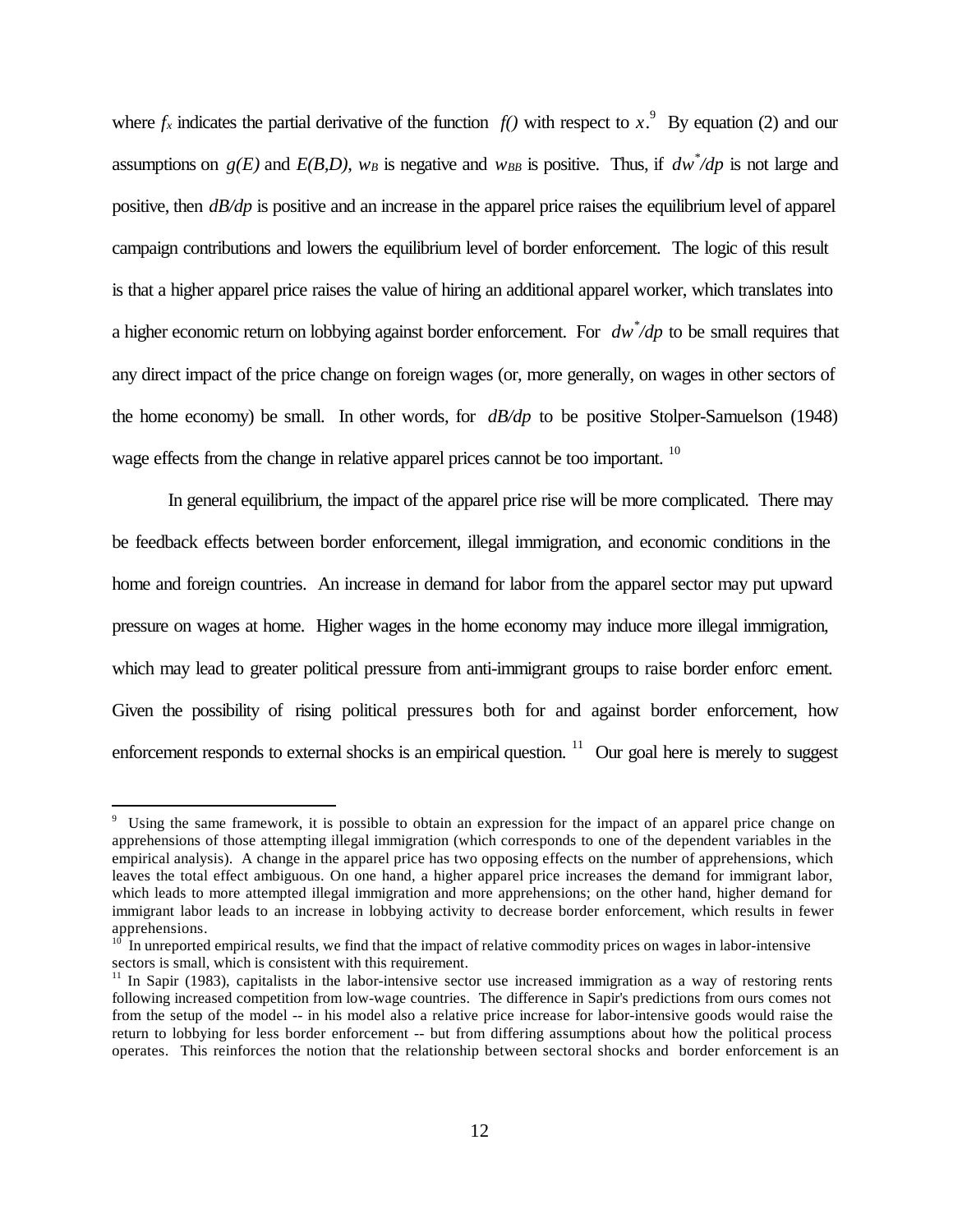that it is plausible that favorable relative price shocks in labor-intensive sectors can create pressures for lower levels of border enforcement.

The setup we describe is similar to the Grossma n and Helpman (1994) model of endogenous tariffs. Instead of the government choosing tariffs to trade off the welfare of import-competing sectors versus the welfare of consumers, as in Grossman and Helpman, we imagine that the government chooses border enforcement to trade off the welfare of shareholders in labor-intensive sectors versus the welfare of laborers and other anti-immigrant groups. Using the Grossman -Helpman framework, Krishna and Mitra (1999) show that changes in relative prices can change the incentive of different groups to become politically organized. In their model, sectors choose endogenously whether to incur the fixed costs of forming a lobby. Beginning from an equil ibrium with a lobby in the import-competing sector (which in our case would be anti-immigrant groups) but no lobby in the export-competing sector (which in our case would be the apparel sector), they consider the impact of an increase in the relative price of the export good. The relative price change raises the economic value to the export (apparel) sector of lobbying against tariffs (enforcement) and may induce firms in the sector to form a lobby, in which case the economy moves towards free trade (more immigration). The logic behind this result, which they work out in a general-equilibrium context, closely parallels the result we outline for the impact of an apparel price increase on border enforcement.

#### **B. Empirical Specification**

In the simple model outlined above, shocks to sectors that are intensive in the use of undocumented workers influence the level of border enforcement. The policy-making process, in particular lobbying by special interest groups, is the mechanism through which sector-specific shocks

empirical question.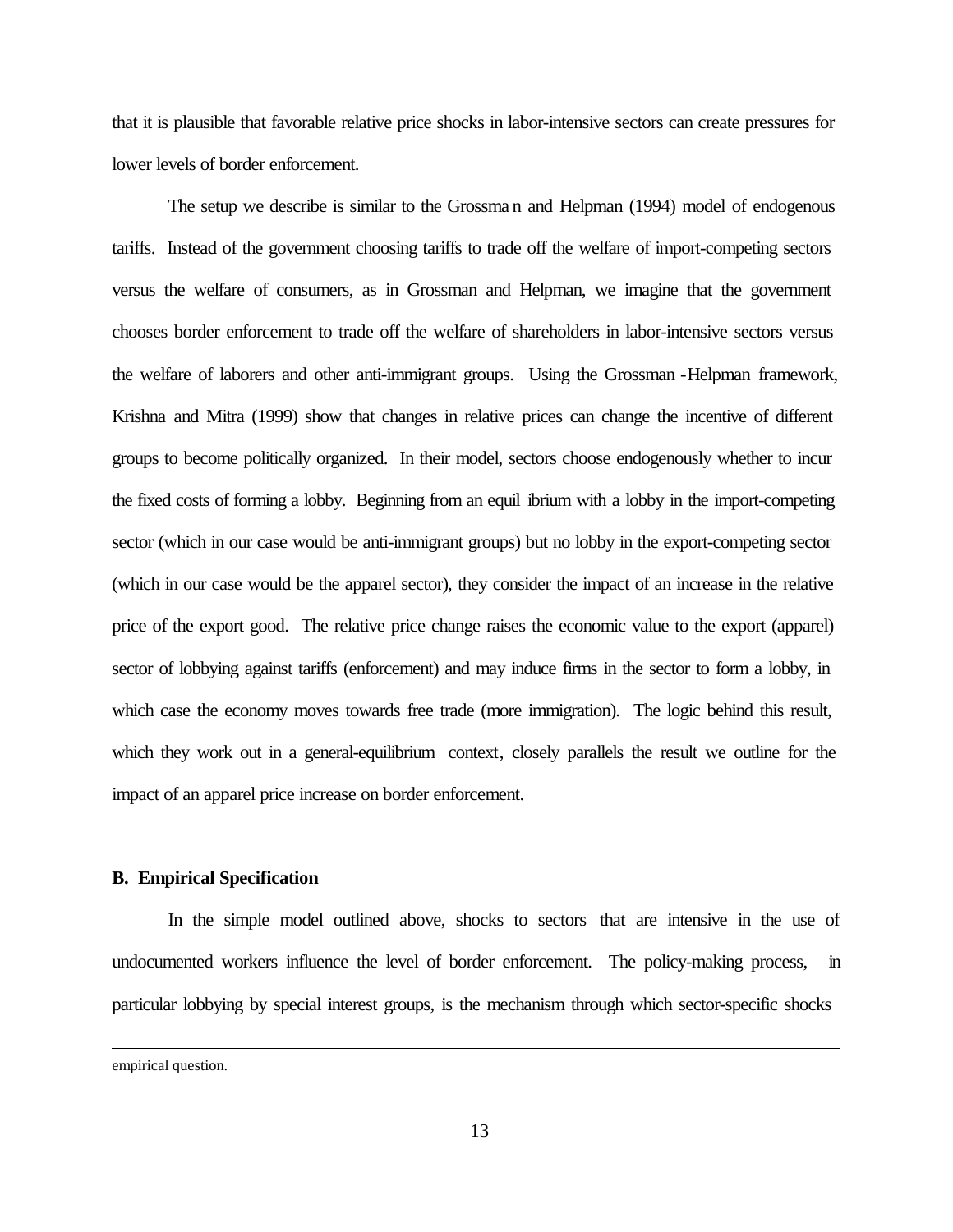are transmitted to enforcement. The level of enforcement and the demand for undocumented workers are also likely to impact illegal attempts to enter the home country, which in our case is the United States. Changes in attempted illegal immigration may in turn prompt authorities to alter border enforcement. To address feedback effects between border enforcement attempted illegal immigration , and sectoral shocks, we model the joint dynamic behavior of these variables using a vector autoregression (VAR) approach. Since we do not observe attempted illegal immigration directly, we instead use data on apprehensions of those attempting illegal entry.

One issue for our empirical strategy is to identify factors which influence the demand for lessskilled immigrant workers and hence the demand for border enforcement. Equation (3) suggests that increases in the relative price of final goods in nonskill-intensive industries will increase the demand for undocumented workers and decrease demand for border enforcement. We use relative commodity prices for non-skill intensive goods to measure shocks to the demand for undocumented workers. The industries we select are agriculture (fruits and vegetables), meatpacking (slaughter livestock), apparel, and construction. For durable goods, like those that construction produces, relative final good prices may be a poor indicator of labor demand, as final good prices also depend on the stock of durable goods in the economy. We instead use new housing starts as an indicator of labor demand in the construction industry. Unfortunately, high-frequency indicators of labor demand are unavailable for several nontraded sectors that are also relatively intensive in undocumented labor – domestic help, restaurant, and lodging services. In our story, a positive shock to a labor-intensive sector increases the demand for undocumented workers which then leads to greater lobbying against border enforcement. The transmission from price shock to lobbying to changes in enforcement is unlikely to be instantaneous.

 We allow for an delayed lag structure, in which price shocks today do not begin to influence enforcement until several periods in the future.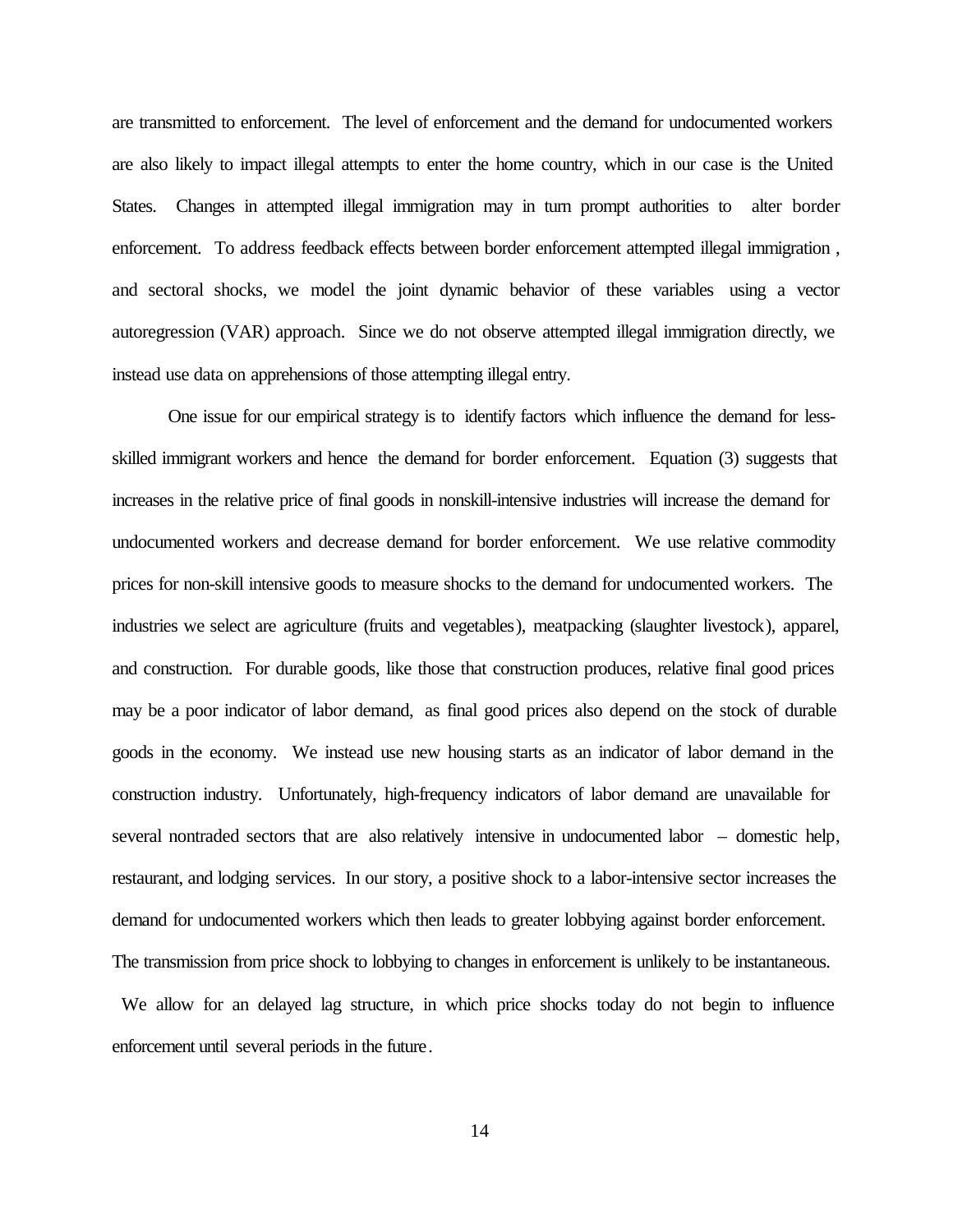Other variables are also likely to influence enforcement and apprehensions. Attempted illegal immigration will depend in part on labor-market conditions in the United States and source countries for illegal immigration, which is mainly Mexico. We include real wages in the United States and Mexico and the U.S. unemployment rate as additional regressors (Hanson and Spilimbergo, 1999). These variables may influence enforcement indirectly, through their impact on attempts at illegal entry , and directly, through how they influence INS expectations as to how many Border Patrol officers will be needed to control illegal immigration.

There remains an issue of whether relative price changes for nonskill-intensive industries capture demand shocks, as we suppose, or domestic supply shocks. Since fruits, vegetables, livestock, and apparel are all traded goods, international market conditions will influence price movements in these industries, in which case domestic supply shocks may have little scope to affect prices. Since we estimate the correlation between enforcement and relative prices holding wages in the United States and Mexico constant, we effectively control for supply shocks related to wage changes. As a check on whether industry relative prices are reasonable measures of industry labor demand, in some specifications we replace relative prices with capacity utilization. The advantage of using capacity utilization is that it is likely to be highly correlated with industry labor demand; the disadvantages are that data are unavailable for some industries and that simultaneity problems are likely to be more severe for capacity utilization than for relative prices.

Formally, the specification we estimate is,

(5)  
\n
$$
h_{t} = \alpha_{1} + \beta_{1}(L)h_{t-1} + \gamma_{1}(L)a_{t-1} + \delta_{1}(L)p_{t-s} + \theta_{1}(L)x_{t} + \rho_{1}t + \varepsilon_{lt}
$$
\n
$$
a_{t} = \alpha_{2} + \beta_{2}(L)h_{t-1} + \gamma_{2}(L)a_{t-1} + \delta_{2}(L)p_{t-s} + \theta_{2}(L)x_{t} + \rho_{2}t + \varepsilon_{2t}
$$

where  $h_t$  is log U.S. border enforcement (person hours the U.S. Border Patrol spends policing the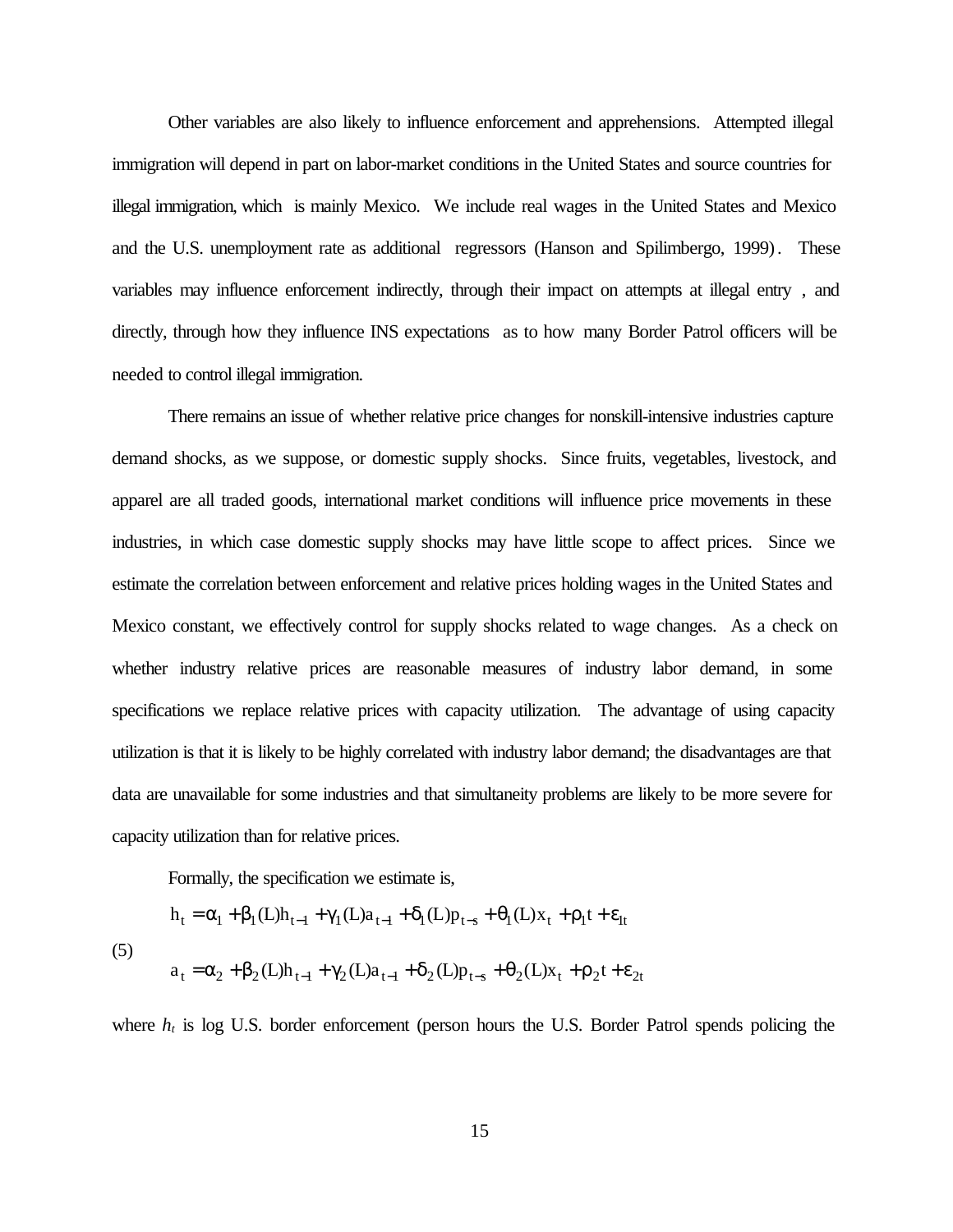border); a*t* is log apprehensions by the U.S. Border Patrol, which we use to proxy for attempted illegal immigration;  $p_t$  is a row vector of log housing starts and log relative prices (or, in some specifications, capacity utilization rates) in the fruit and vegetables, slaughtered livestock, and apparel industries; x *<sup>t</sup>* is a row vector consisting of log real wages in the United States and Mexico and the U.S. unemployment rate; L is the lag operator;  $a_i$ ,  $b_i$ ,  $g_j$ ,  $d_i$ ,  $q_j$ , and  $r_i$  (i=1,2) are vectors or matrices of parameters to be estimated; and  $\varepsilon_{1t}$  and  $\varepsilon_{2t}$  are i.i.d. error terms. If border enforcement falls following positive shocks to nonskill-intensive industries, then it would appear that the U.S. government sets border enforcement in response to economic conditions in these industries.

#### **IV. Data and Estimation Issues**

#### **A. Data**

For data on apprehensions and enforcement, we use INS records of linewatch activity by the U.S. Border Patrol. These data show the number of hours Border Patrol officers spend policing U.S. borders and the number of apprehensions officers make at U.S. borders. As mentioned, the vast majority of linewatch activity occurs at the U.S.-Mexico border. Measures of linewatch activity, which are shown in Figures 1 and 2, are preferable to broader measures of enforcement, since they identify the precise time (and place) where individuals attempt to enter the United States illegally (Hanson and Spilimbergo, 1999).

For relative commodity prices, we use the ratio of U.S. commodity price indices for fruits and vegetables, slaughtered livestock, and apparel to the price index for all U.S. commodities. The price series, which are from the U.S. Bureau of Labor Statistics (BLS), are shown in Figure 3. For housing starts, we use housing starts on all residential buildings in the western United States. These data come from the U.S. Bureau of Economic Analysis. In some specifications, we use capacity utilization rates in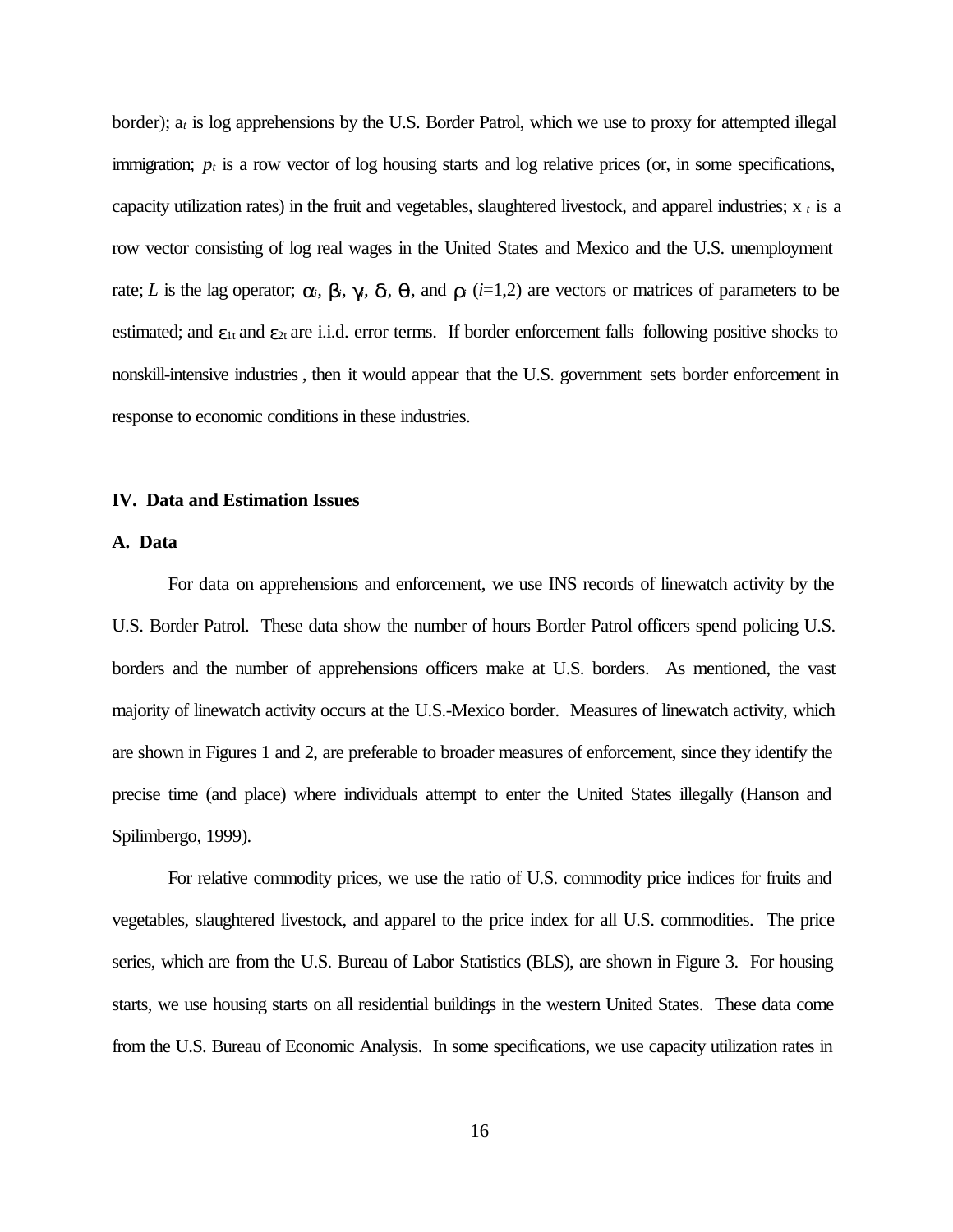the food processing and apparel industries, which are shown in Figure 4. The selected industries are those which the literature has found to employ large numbers of undocumented workers (Chiswick, 1984; Martin, 1990; U.S. Department of Labor, 1991; Warren, 1995). Table 1 shows the fraction of workers that were foreign born in U.S. industries in each of four education groups. These figures confirm that agriculture, apparel, construction, and food processing are important sources of employment for immigrant labor.

For U.S. wages, we use average hourly compensation for production workers in labor-intensive manufacturing industries (food processing, apparel, textiles, furniture, and wood processing), deflated by the U.S. CPI. Data for this series come from the BLS. This wage captures what prospective illegal immigrants might expect to earn upon successfully entering the United States. For Mexican wages, we use average hourly wages for production workers in Mexican manufacturing, deflated by the CPI in Mexico; both series are from the IMF International Financial Statistics. To our knowledge, no other monthly wage series is available for Mexico covering the entire sample period. Hanson and Spilimbergo (1999) discuss these wage data in more detail.

#### **B. Estimation Issues**

There are three estimation issues which need to be addressed: the presence of unit roots in the data, the exogeneity of the additional regressors in the estimation, and the lag structure on the regressors. Before proceeding with the empirical analysis, it is important to check whether the variables used in the estimation are stationary. In unreported results, we performed augmented Dickey-Fuller tests on each variable used in the analysis; in all cases we allow a time trend and up to 12 lags on changes in the variable to control for serial correlation. We reject the null hypothesis of a unit root at the 10% significance level in all cases except apprehensions; for apprehensions we reject the null of a unit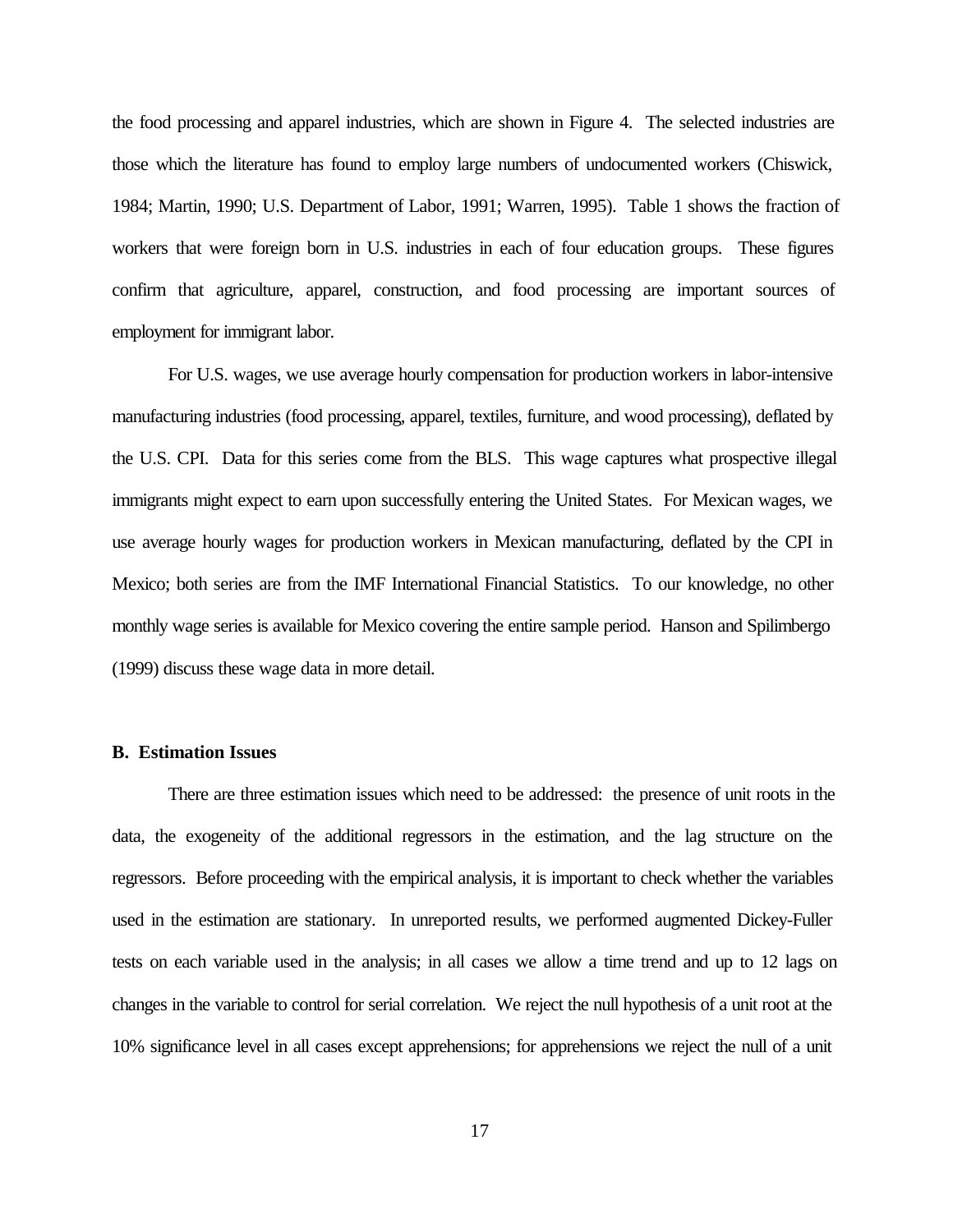root at the 15% level. We interpret these results as evidence of stationarity in the underlying time series and proceed with OLS estimation of  $(5)$ .  $^{12}$ 

The specification in equation (5) is a biva riate VAR, which imposes the assumption that relative commodity prices and labor-market conditions in the U.S. and Mexico are not influenced (in a Granger causality sense) by border enforcement and apprehensions. To verify that this assumption is warranted, we perform block exogeneity tests on the two equations that compose the VAR. For each specification used in the next section, we reject the null hypothesis that enforcement and apprehensions jointly Granger-cause relative commodity prices or the labor-market variables used in the analysis. These results, which are consistent with Hanson, Robertson, and Spilimbergo (1999), justify use of a bivariate VAR.

Finally, from the preceding discussion on how political economy mechanisms are likely to create delays in the impact of shocks to nonskill-intensive sectors, we expect that relative-price shocks will take several periods before translating into changes in border enforcement. The first lags of relative prices have no effect on enforcement or apprehensions. Relative prices become statistically significant in the enforcement and apprehensions regressions as a six to 10 month delay is introduced. We choose the lag structure which optimizes the Schwarz criterion. This structure has three lags on the relativeprice and housing start series beginning with a delay of 10 months for fruits and vegetables, six months for slaughtered livestock, eight months for housing starts, and seven months for apparel. An alternative approach would be to include lags for the past 12 months, inclusive. We have not chosen this alternative because a long lag structure absorbs too many degrees of freedom and introduces multicollinearity into the estimation.

 $12$  Moreover, in the OLS estimation of equation (5), which we report in the next section, we find no evidence of serial correlation in the error terms.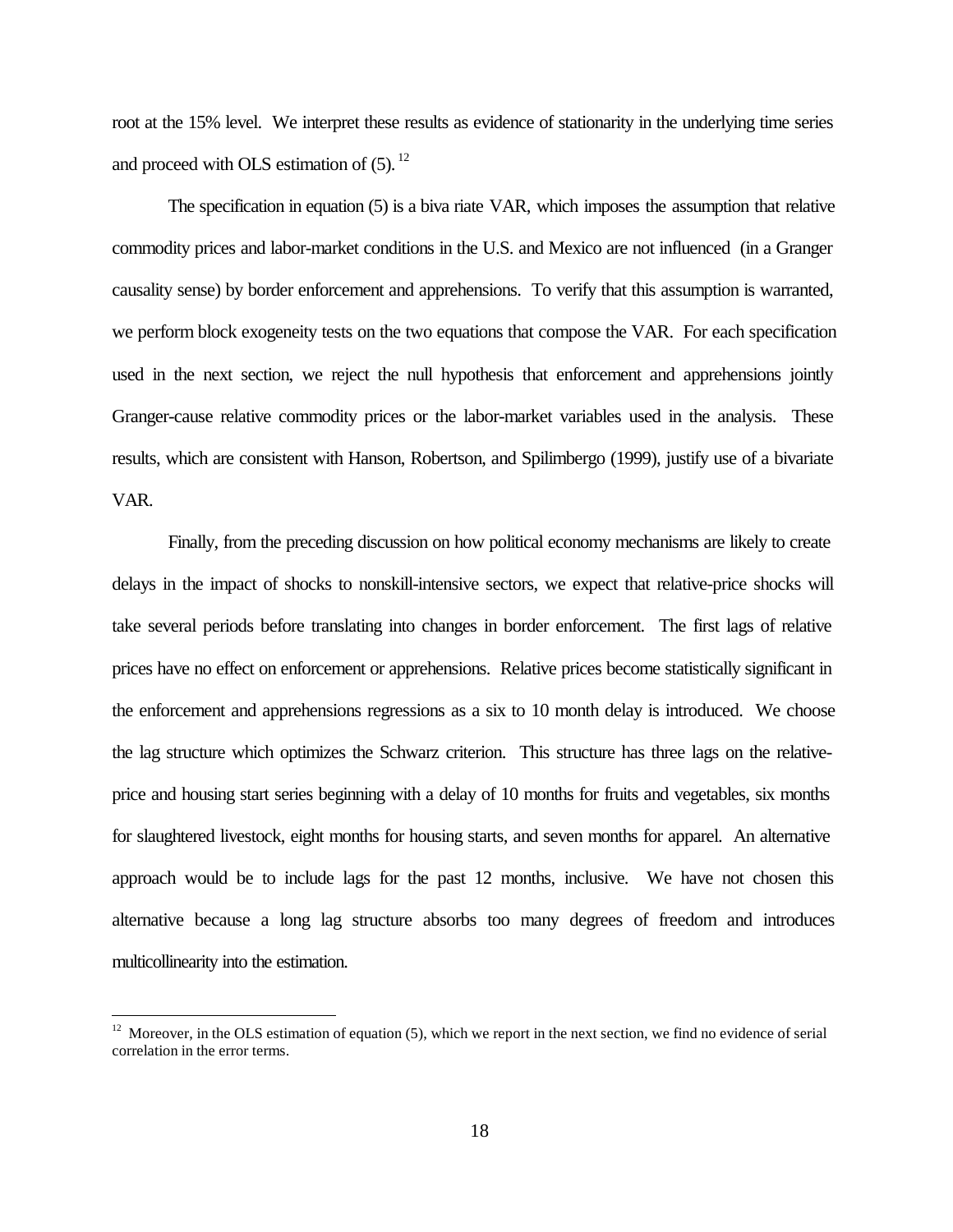#### **V. Empirical Results**

 $\overline{a}$ 

In this section, we present results for bivaria te VARs of border enforcement and border apprehensions. We estimate two specifications of the system. In the first, relative commodity prices and housing starts are used as indicators of sectoral demand; in the second, relative commodity prices are replaced by capacity utilization rates. By analyzing both price and quantity effects, we examine the robustness of the results to alternative methods of identifying sectoral demand shocks. All sectoral variables are entered with a delay of six to 10 months, which is meant to capture the fact that it takes time for shocks to be transmitted through the political process to changes in policy. Delayed sectoral shocks have the additional advantage of not being influenced by future innovations in illegal immigration, border enforcement, or labor-market conditions in the United States or Mexico. The dependent variables are border enforcement and border apprehensions. The additional regressors are the U.S. real wage, the U.S. unemployment rate, the Mexican real wage, a time trend, and monthly dummy variables.<sup>13</sup>

The first set of OLS regressions, reported in Tables 2a and 2b, examine the impact of relative commodity prices on border enforcement and border apprehensions. We find strong evidence that delayed relative price increases in nonskill-intensive sectors are followed by decreases in enforcement but no evidence that they impact apprehensions.

For each regressor, the tables show a Granger causality test and the estimated long-run elasticity of the dependent variable with respect to the regressor. Consider first the results for border

<sup>&</sup>lt;sup>13</sup> We do not show impulse responses for the estimation results. Given the block exogeneity of the system we estimate, the standard errors for the impulse responses are undefined and must be estimated using bootstrap methods. We experimented with this approach, but were unable to generate plausible standard-error bounds for the impulse responses.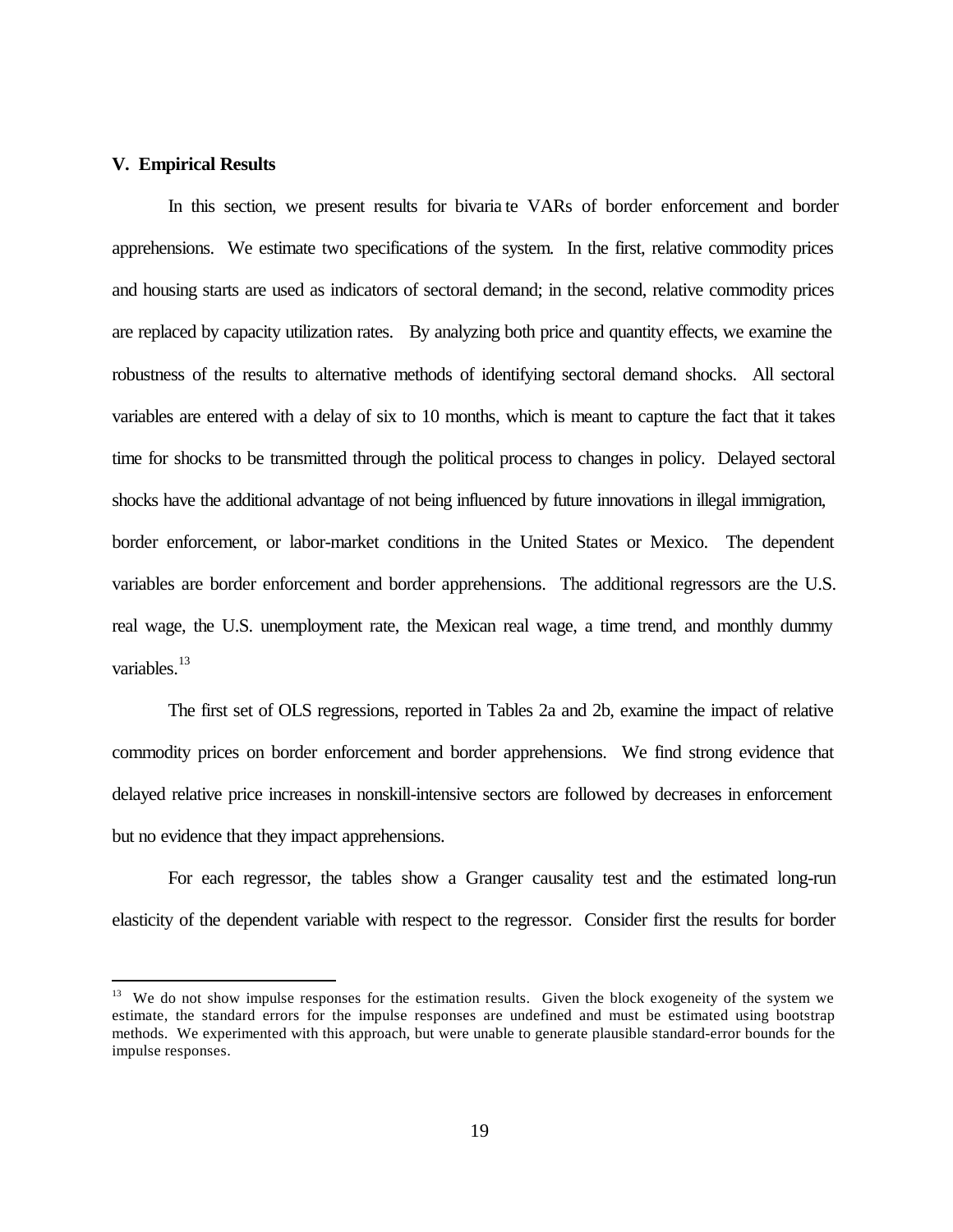enforcement in Table 2a. We find that livestock prices, apparel prices and housing starts all Granger cause border enforcement. Fruit and vegetable prices are statistically insignificant. The long-run elasticities for all four sectoral variables are negative, which indicates that border enforcement falls following a rise in relative commodity prices or housing starts. The long –run elasticities, which are statistically significant at the 5% level for livestock and housing and at the 10% level for fruit and vegetables, range from -0.210 for apparel to -0.657 for livestock, meaning that a permanent onepercent increase in the relative price of livestock is followed by a 0.657 percent long-run decrease in border enforcement. The impact of sectoral shocks on border enforcement thus appears to be economically significant, as well as statistically significant.

Turning to the other control variables, both U.S. wages and the U.S. unemploy ment rate Granger cause border enforcement. Border enforcement rises following an increase in U.S. wages or a decrease in U.S. unemployment, which suggests that the INS raises border enforcement when overall U.S. labor-market conditions tighten. This is consistent with the hypothesis that the INS raises border enforcement when it expects attempted illegal immigration to be higher. Border enforcement is unaffected by Mexican wages.

Table 2b presents OLS results for border apprehensions. In contrast to border enforcement, no sectoral variable Granger causes apprehensions. This is not surprising, given that relative-price changes in labor-intensive sectors may have offsetting effects on apprehensions (see note 9). On the one hand, higher relative prices in labor-intensive sectors mean higher labor demand in these sectors, which may increase attempted illegal immigration; on the other hand, higher relative prices may mean lower border enforcement, which could reduce apprehensions. We do find that apprehensions are responsive to changes in labor-market conditions in the United States and Mexico, as consistent with Hanson and Spilimbergo (1999).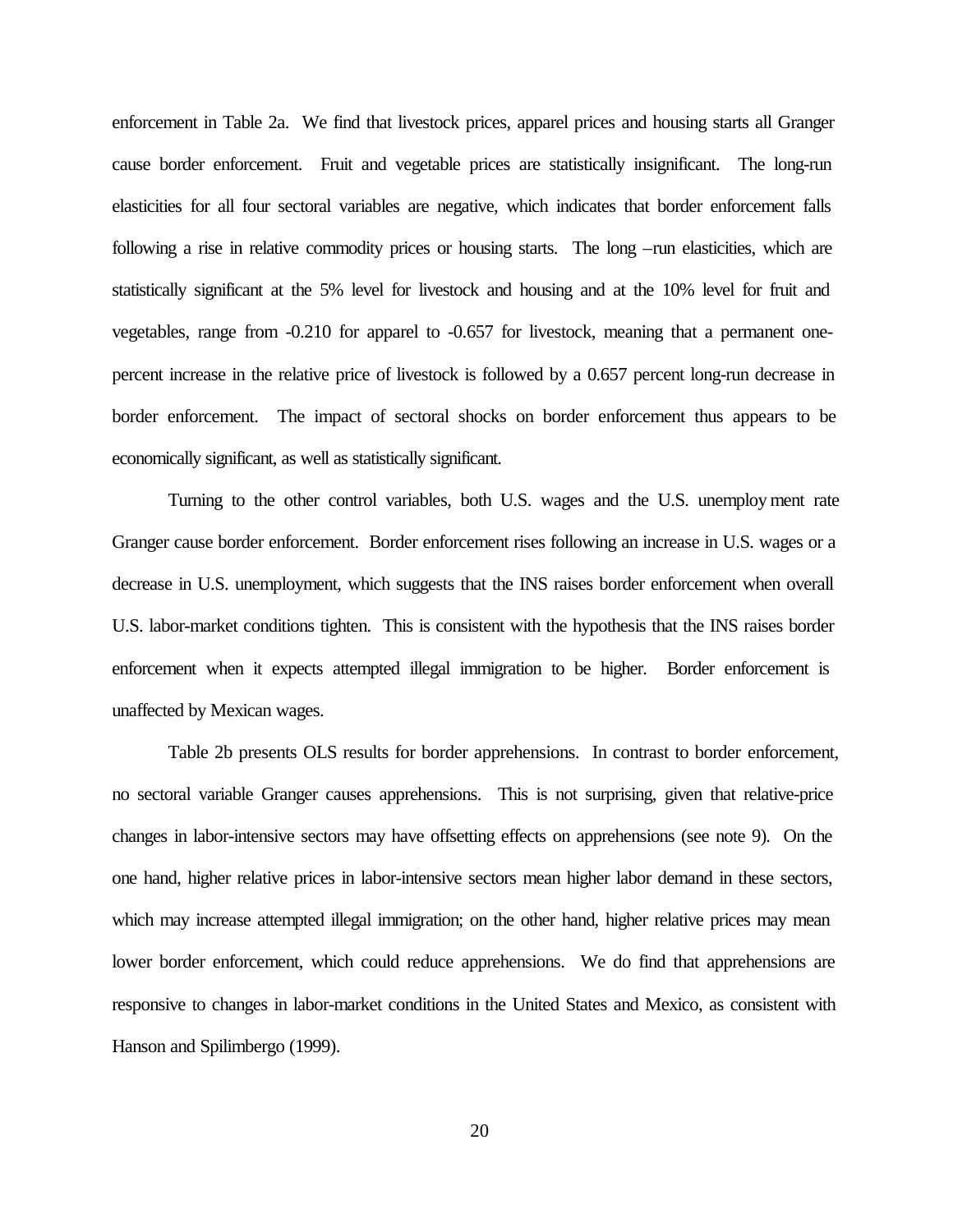Tables 3a and 3b show results for the second specification, which uses capacity utilization rates in place of relative commodity prices. While there is only weak evidence that capacity utilization in apparel and food products Granger cause border enforcement, the long-run elasticities are negative and precisely estimated. One explanation for the weaker results on capacity utilization is that relative prices are a better measure of sectoral shocks. Firms could, for instance, increase capacity when forecasting higher demand in the future so that a lower rate of capacity utilization today could indicate a future increase in labor demand. The labor-market variables have the same sign and significance as in previous regressions. Table 3b confirms the results in Table 2b that labor-market conditions, but not sectoral shocks, influence apprehensions.

In unreported regressions, we examine the sensitivity of our results to changes in the specification, the set of included industries, measures of sectoral shocks, and the sample period. Extending the lag structure on the regressors produces results very similar to those in Tables 2a-3b, but with a loss of precision in the coefficient estimates. Varying the delay on the lag structure for the sectoral variables tends to reduce the magnitude of the long-run elasticities and increase standard errors – the maximum effect of these variables is that which includes three lags beginning with a six to 10 month delay. We also experimented with using commodity price indices for more disaggregated agricultural goods (fruits, melons, vegetables) and apparel products (apparel by fabric type) and for other laborintensive industries (textiles, footwear, slaughtered poultry). These results are very similar to those we report, except for footwear, which although it is a labor-intensive industry does not appear to use large quantities of immigrant labor (as shown in Table 1). <sup>14</sup> Finally, we estimated VARs for different subperiods within the sample. The impact of sectoral shocks to apparel on border enforcement is

<sup>&</sup>lt;sup>14</sup> Also, the U.S. footwear industry is now quite small (after several decades of continual decline), which may mean that shocks to the sector are unimportant for policy outcomes affecting border enforcement.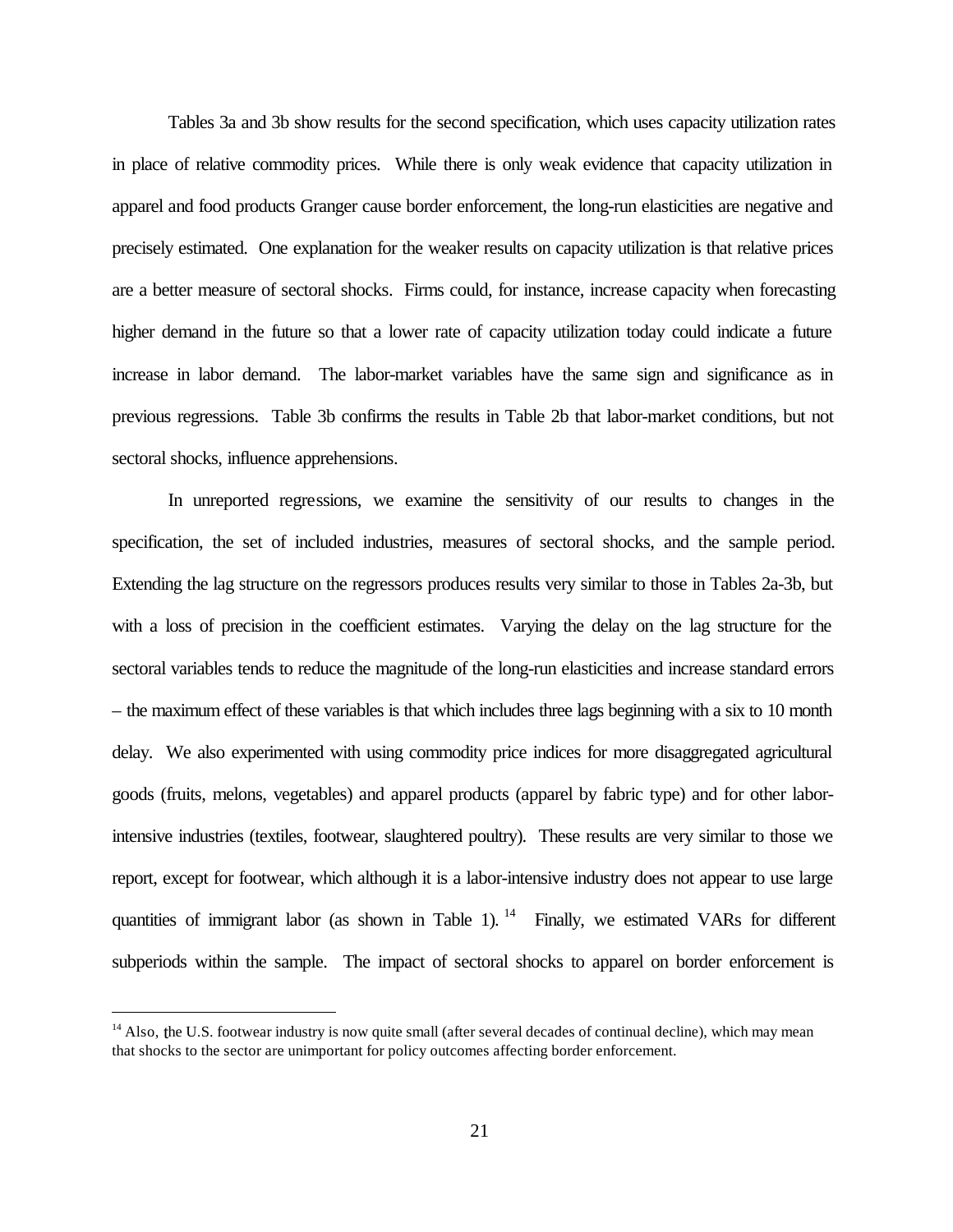greater in later subperiods (after 1980), which may reflect the progressive relocation of the industry to California and its apparent increasing reliance on undocumented workers. The impact of housing starts is weaker in later subperiods. Results for other sectors are unaffected by changes in the time period.

#### **VI. Concluding Remarks**

In this paper, we examine the correlation between sectoral shocks and border enforcement in the United States. Enforcement of national borders is the main policy instrument the U.S. government uses to combat illegal immigration. The motivation for the exercise is to see whether border enforcement falls following positive shocks to sectors that are intensive in the use of undocumented labor, as would be consistent with a political economy explanation of how enforcement policy against illegal immigration is determined. The main finding is that border enforcement is negatively correlated with relative price changes in the apparel, fruits and vegetables, and slaughtered livestock industries and with housing starts in the western United States. This suggests that authorities relax border enforcement when the demand for undocumented workers is high. We also find that border enforcement rises when overall labor-market conditions in the United States tighten, which suggests that the U.S. government raises enforcement when attempted illegal immigration is expected to be high. Taken together with the results on sectoral shocks, it appears that enforcement softens when the specific sectors that use undocumented workers intensively expand but not when the overall demand for labor is high. This is consistent with free-rider problems in special interest group activity (Olson, 1965), in which sectors that benefit greatly from lower border enforcement, such as apparel and agriculture, lobby heavily on the issue while remaining sectors that benefit modestly or not at all are politically inactive.

Our results are relevant not only for the political economy of border enforcement but for the empirical importance of political economy in general. In recent years, several papers have tested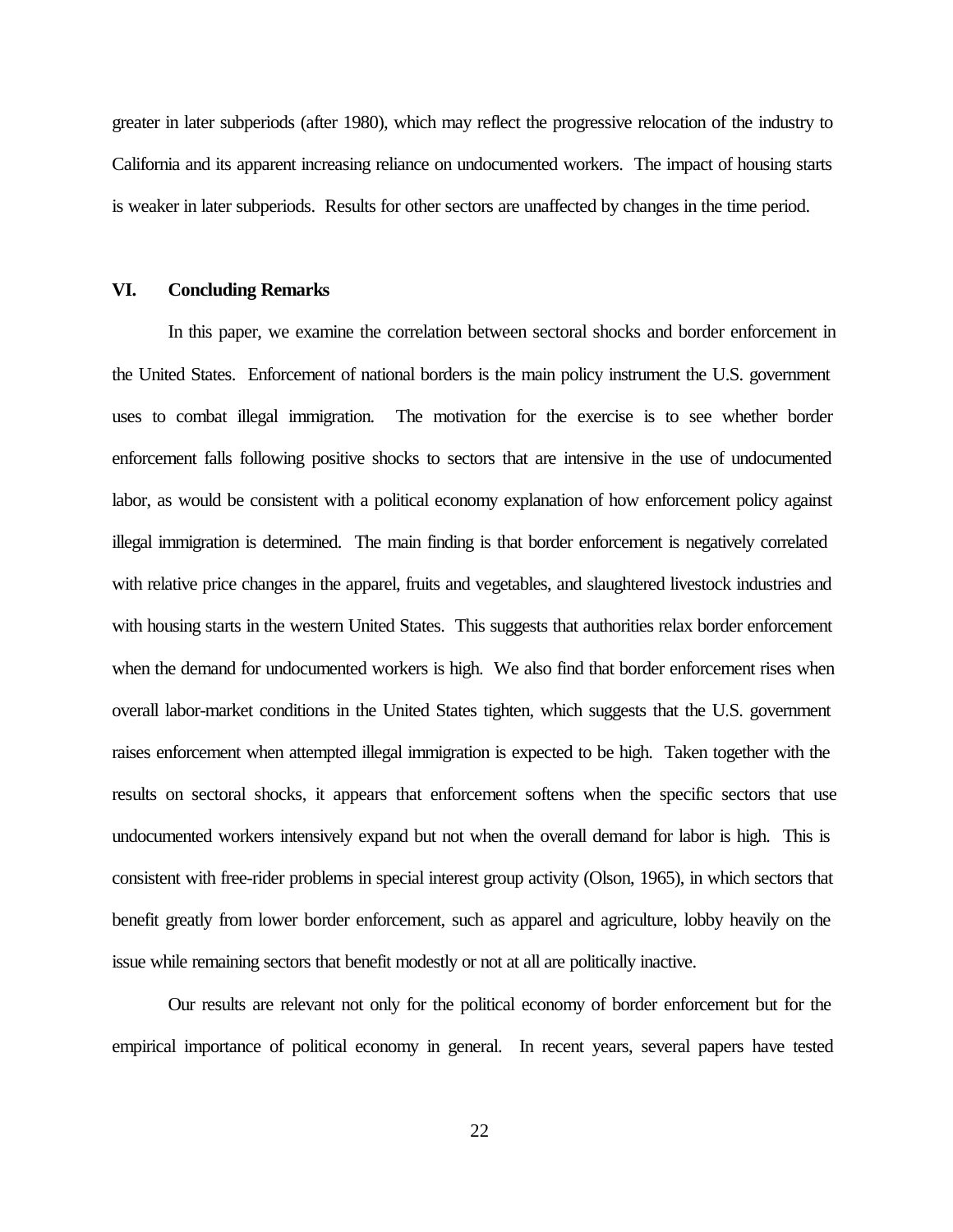models of the political economy of trade policy (e.g., Trefler, 1993; Goldberg and Maggi, 1997). While this work is important for understanding the determination of trade policy, it does not necessarily represent the best strategy for testing political economy theories in general, as trade policy is often constrained by international treaties and cannot be changed frequently or easily. Political decisions regarding border enforcement do not have these features. The INS can reallocate resources between different types of enforcement and the U.S. Congress can change appropriations to the INS on an annual basis, if not more often. This makes border enforcement a valuable laboratory for examining the impact of political factors on policy outcomes.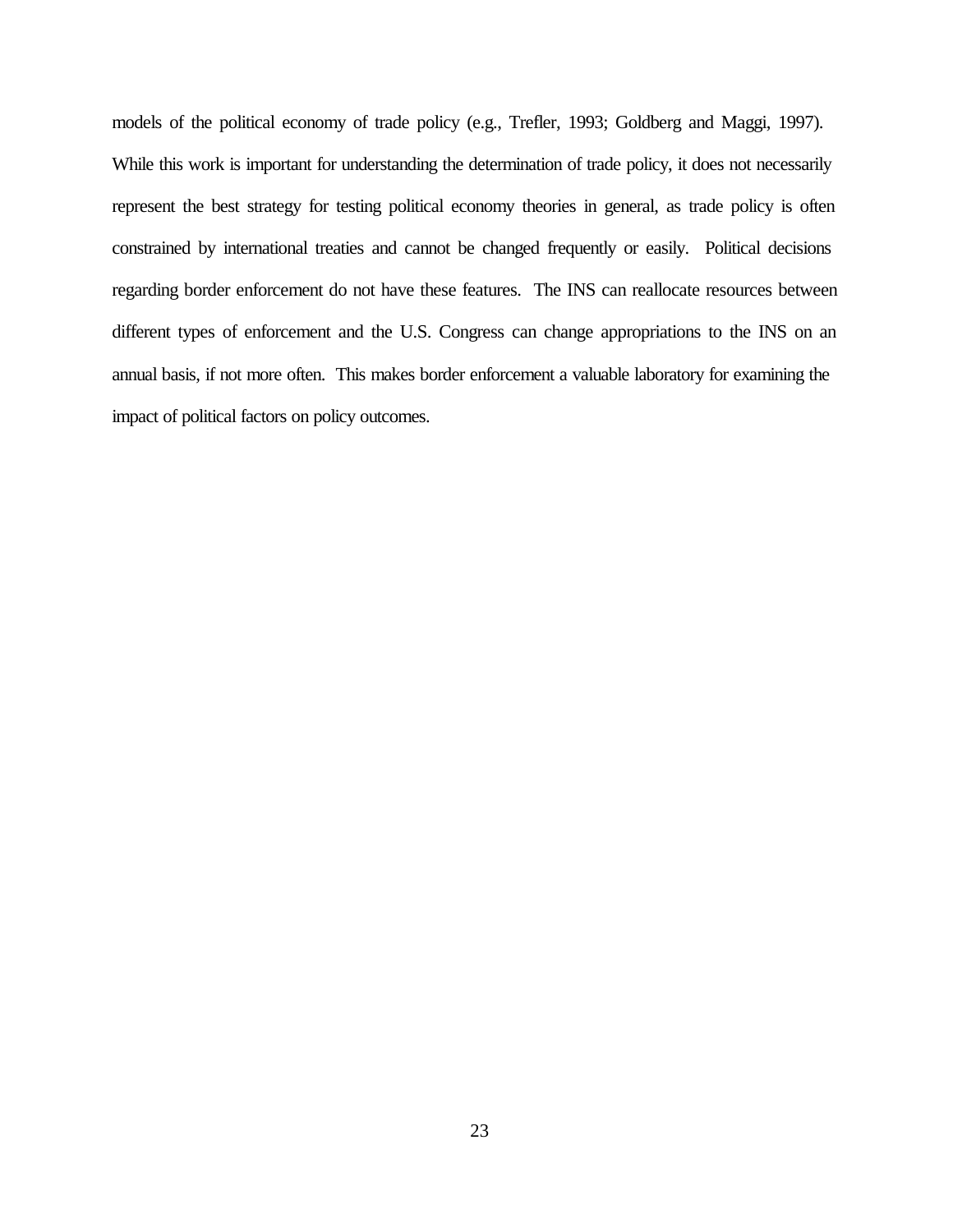#### **References**

Bond, Eric W. and Tain Jy Chen. 1987. "The Welfare Effects of Illegal Immigration." *Journal of International Economics* 23(3/4): 315-328.

Borjas, G.J., Freeman, R.B. and Lang, K. 1991. "Undocumented Mexican-Born Workers in the United States: How Many, How Permanent?" in J.M. Abowd and R.B. Freeman, eds., *Immigration, Trade, and the Labor Market*. Chicago: University of Chicago Press, pp. 77-100.

Bratsberg, Bernt. 1996. "Legal versus Illegal U.S. Immigration and Source Country Characteristics." *Southern Economic Journal* 61(3): 715-727.

Bucci, Gabriella and Rafael Tenorio. 1996. "On Financing the Internal Enforcement of Illegal Immigration Policies." *Journal of Population Economics* 9(1): 65-81.

Chiswick, Barry R. 1984. "Illegal Aliens in the United States Labor Market: Analysis of Occupational Attainment and Earnings." *International Migration Review* 18(3): 714-732.

Djajic, Slobodan. 1987. "Illegal Aliens, Unemployment, and Immigration Policy." *Journal of Development Economics*. 25(1): 235-249.

Djajic, Slobodan. 1997. "Illegal Immigration and Resource Allocation." *International Economic Review*. 38(1): 97-117.

Ethier, Wilfred J. "Illegal Immigration: The Host-Country Problem." *American Economic Review*, May 1986, 76(2), pp. 56-71.

General Accounting Office (GAO). 1997. "H-2A Agricultural Guestworker Program: Changes Could Improve Services to Employers and Better Protect Workers." Washington, D.C.

Gimpel, James G. and James R. Edwards, Jr. 1999. *The Congressional Politics of Immigration Reform*. Boston: Allyn and Bacon.

Godfrey, L.G. 1994. "Testing for Serial Correlation by Variable Addition in Dynamic Models Estimated by Instrumental Variables." *The Review of Economics and Statistics* 76: 550-559.

Goldberg, Pinelopi K. and Giovanni Maggi. 1997. "Protection for Sale: An Empirical Investigation." NBER Working Paper No. 5942.

Groenendijk, Kees and Rene Hampsink. 1994. *Temporary Employment of Migrants in Europe*. Amsterdam: Reeks, Recht, and Samenleving.

Grossman, G. and E. Helpman. 1994. "Protection for Sale." *American Economic Review* 84: 833-50 Hamilton, J.D. 1994. *Time Series Analysis*. Princeton, NJ: Princeton University Press.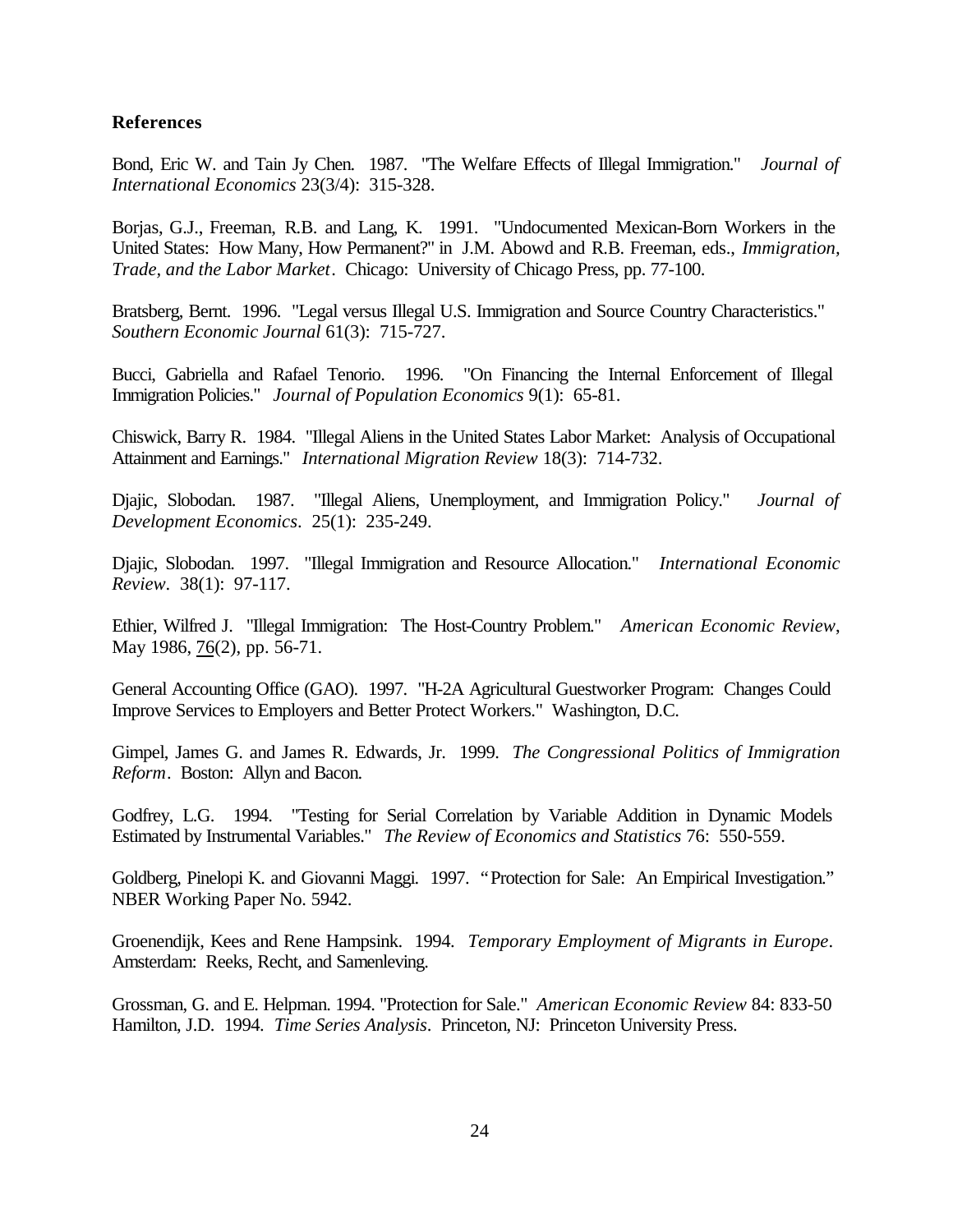Hanson, G.H., R. Robertson, and A. Spilimbergo. 1999. "Does Border Enforcement Protect U.S. Workers from Illegal Immigration?" NBER Working Paper No. 7054.

Hanson, G.H. and A. Spilimbergo. 1998. "Mexican Migration and U.S. Policy Options." In Peter Hakim and Nora Lustig, eds., *Immigration in U.S.-Mexican Relations*, Washington, D.C.: Brookings Institution and Inter-American Dialogue.

Hanson, G.H. and A. Spilimbergo. 1999. "Illegal Immigration, Border Enforcement, and Relative Wages: Evidence from Apprehensions at the U.S.-Mexico Border," *American Economic Review*.

Juffras, Jason. 1991. "Impact of Immigration Reform and Control Act on the Immigration and Naturalization Service." The RAND Corporation Report JR-09.

Krishna, Pravin and Devashish Mitra. 1999. "A Theory of Unilateralism and Reciprocity in Trade Policy." Mimeo, Brown University.

Martin, Philip L. 1990. "Harvest of Confusion: Immigration Reform and California Agriculture." *International Migration Review* 24(1): 69-95.

Moehring, H.B. 1988. "Symbol versus Substance in Legislative Activity: The Case of Illegal Immigration." *Public Choice* 57(3): 287-294.

Olson, Mancur. 1965. *The Logic of Collective Action*. Cambridge: Harvard University Press.

Sapir, Andre. 1983. "Foreign Competition, Immigration, and Structural Adjustment." *Journal of International Economics* 14(3/4): 381-394.

Smith, James P. and Barry Edmonston, eds. 1997. *The New Americans: Economic, Demographic, and Fiscal Effects of Immigration*. Washington, D.C.: National Academy Press.

Trefler, Daniel. 1993. "Trade Liberalization and the Theory of Endogenous Protection." *Journal of Political Economy* 101: 138-160.

U.S. Department of Labor. 1991. "Employer Sanctions and U.S. Labor Markets." Washington, DC.

U.S. Immigration and Naturalization Service, Department of Justice *. 1996 Statistical Yearbook of the Immigration and Naturalization Service*. Washington, DC: Government Printing Office, 199 8.

Warren, Robert. "Estimates of the Undocumented Immigrant Population Residing in the United States, by Country of Origin and State of Residence: October 1992." Washington, D.C.: U.S. Immigration and Naturalization Service, Department of Justice, 1995.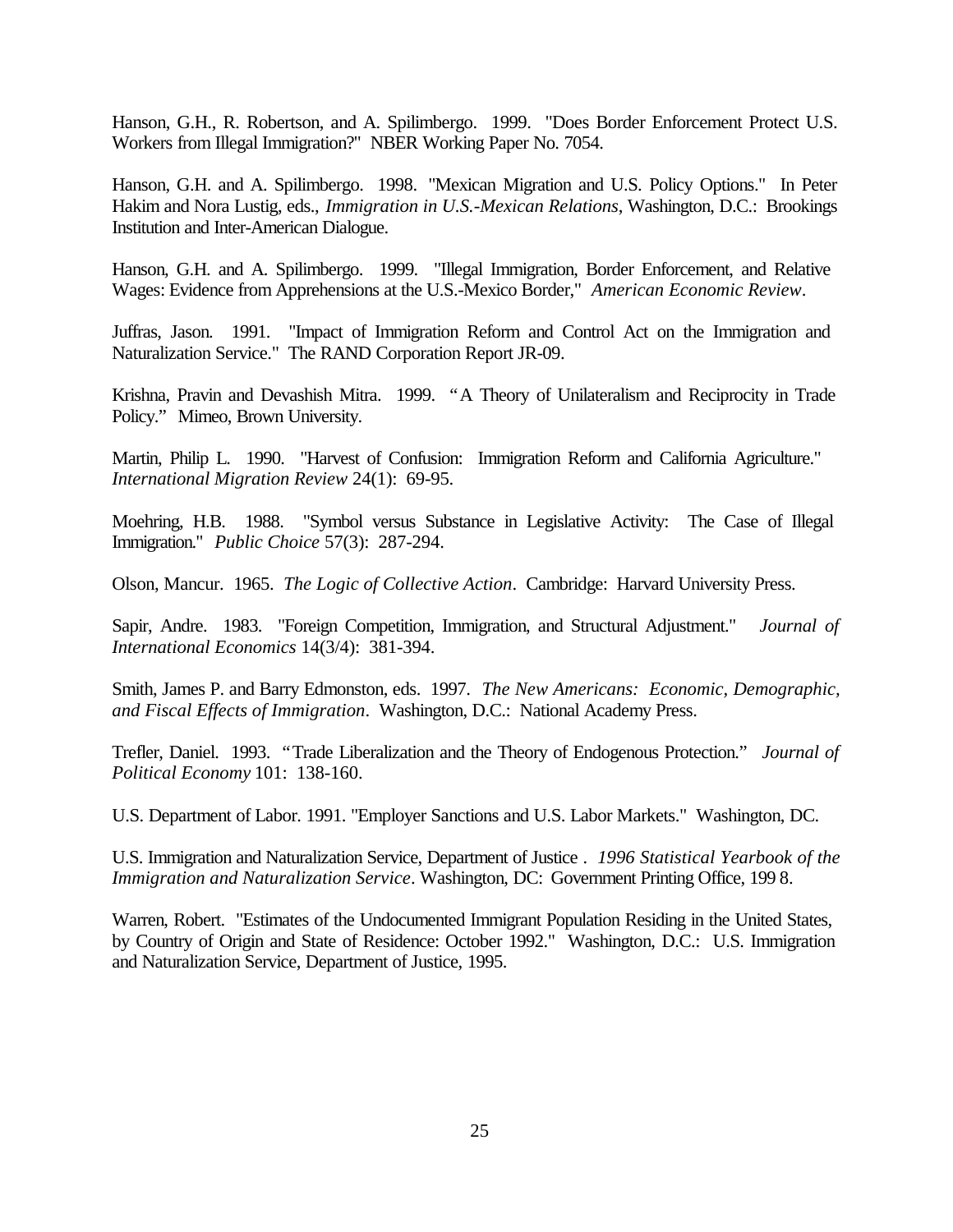| Industry                    | <b>HS</b> Dropout | <b>HS</b> Graduate | Some College | College Grad. |
|-----------------------------|-------------------|--------------------|--------------|---------------|
| Agriculture                 | 0.315             | 0.041              | 0.029        | 0.029         |
| <b>Agriculture Services</b> | 0.295             | 0.092              | 0.064        | 0.041         |
| Mining                      | 0.058             | 0.007              | 0.032        | 0.081         |
| Construction                | 0.189             | 0.047              | 0.046        | 0.098         |
| Food Products               | 0.336             | 0.091              | 0.086        | 0.078         |
| Tobacco                     | 0.000             | 0.000              | 0.000        | 0.000         |
| <b>Textiles</b>             | 0.133             | 0.019              | 0.022        | 0.064         |
| Apparel                     | 0.419             | 0.097              | 0.183        | 0.251         |
| Lumber                      | 0.098             | 0.015              | 0.017        | 0.040         |
| Furniture                   | 0.244             | 0.076              | 0.051        | 0.051         |
| Paper                       | 0.164             | 0.033              | 0.074        | 0.055         |
| Printing                    | 0.157             | 0.050              | 0.056        | 0.055         |
| Chemicals                   | 0.224             | 0.040              | 0.057        | 0.089         |
| Petroleum Refining          | 0.000             | 0.032              | 0.000        | 0.000         |
| Rubber                      | 0.282             | 0.052              | 0.094        | 0.066         |
| Leather                     | 0.160             | 0.132              | 0.106        | 0.075         |
| Stone, Clay, Glass          | 0.110             | 0.043              | 0.056        | 0.084         |
| <b>Primary Metals</b>       | 0.241             | 0.032              | 0.030        | 0.041         |
| <b>Metal Products</b>       | 0.267             | 0.079              | 0.049        | 0.104         |
| Machinery                   | 0.195             | 0.040              | 0.063        | 0.142         |
| Elec. Machinery             | 0.245             | 0.086              | 0.097        | 0.139         |
| Transport Equip.            | 0.182             | 0.060              | 0.049        | 0.069         |
| Misc. Manufacturing.        | 0.405             | 0.097              | 0.129        | 0.119         |
| Transport/Utilities         | 0.117             | 0.040              | 0.062        | 0.083         |
| <b>Wholesale Trade</b>      | 0.197             | 0.070              | 0.060        | 0.093         |
| Retail Trade                | 0.153             | 0.070              | 0.065        | 0.116         |
| Finance, Insur., Real       | 0.150             | 0.057              | 0.063        | 0.086         |
| Estate                      |                   |                    |              |               |
| <b>Investment Finance</b>   | 0.302             | 0.103              | 0.120        | 0.069         |
| <b>Lodging Services</b>     | 0.278             | 0.122              | 0.135        | 0.205         |
| <b>Personal Services</b>    | 0.214             | 0.092              | 0.061        | 0.200         |
| <b>Business Services</b>    | 0.225             | 0.072              | 0.064        | 0.110         |
| <b>Automobile Services</b>  | 0.156             | 0.073              | 0.128        | 0.123         |
| <b>Repair Services</b>      | 0.194             | 0.019              | 0.069        | 0.139         |
| Entertainment               | 0.121             | 0.056              | 0.077        | 0.054         |
| <b>Health Services</b>      | 0.127             | 0.061              | 0.061        | 0.130         |
| <b>Legal Services</b>       | 0.233             | 0.049              | 0.070        | 0.037         |
| <b>Education Services</b>   | 0.104             | 0.047              | 0.062        | 0.061         |
| <b>Social Services</b>      | 0.092             | 0.053              | 0.055        | 0.065         |
| <b>Household Services</b>   | 0.323             | 0.155              | 0.145        | 0.268         |
| Government                  | 0.097             | 0.027              | 0.044        | 0.051         |

### **Table 1: Foreign-Born Share of Employment By Industry and Education Group, 1990**

Each cell shows the fraction of workers that were foreign born in a particular education group (highschool dropout, high-school graduate, some college, college graduate) and in a particular industry. Source: *Public Use MicroSample of the U.S. Census of Population and Housing, 1990.*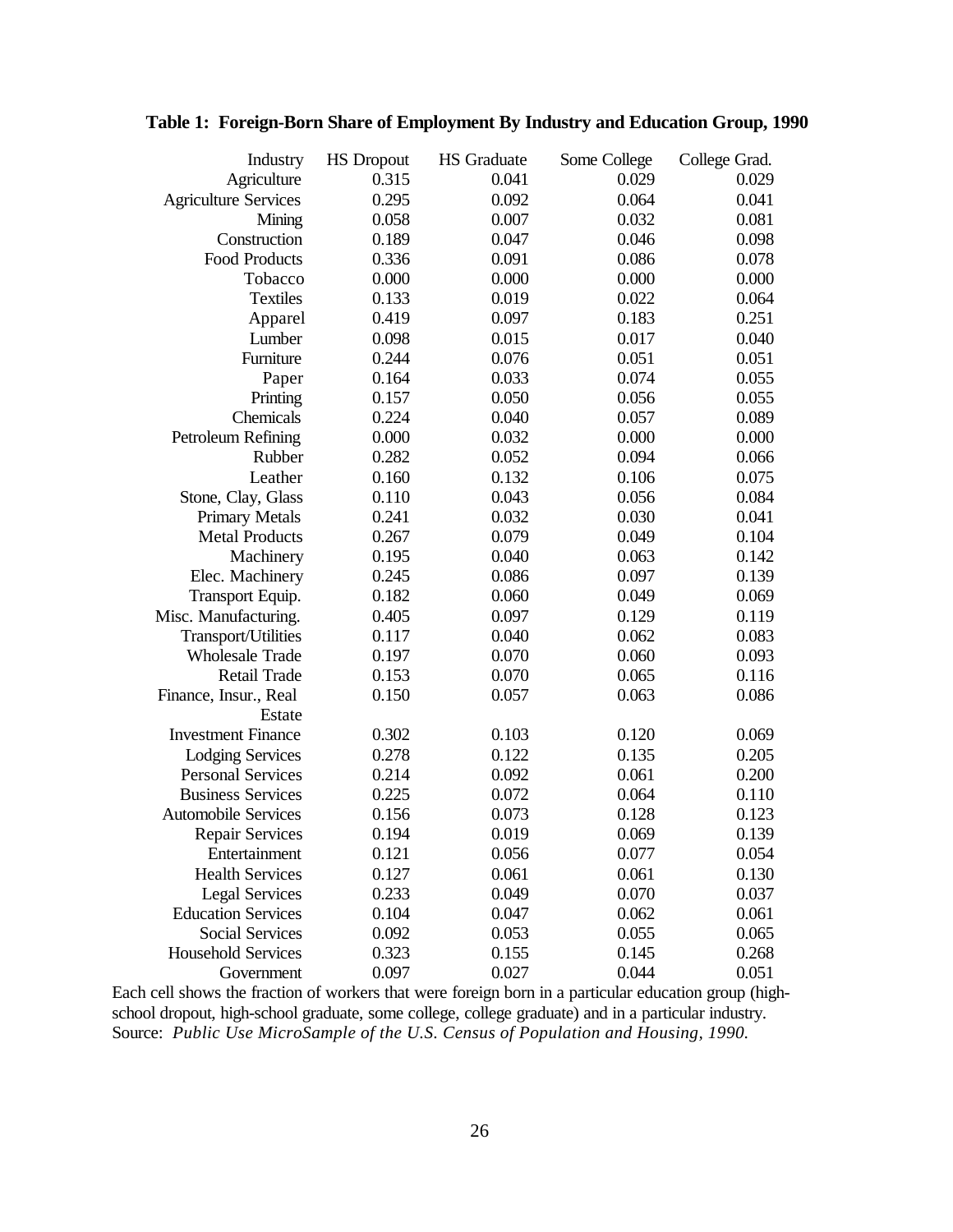#### **Table 2a: OLS Estimation Results for Border Enforcement**

(p values are in parentheses)

|                                         | <b>Granger Causality Test</b> | Long-Run Elasticity |                      |                 |
|-----------------------------------------|-------------------------------|---------------------|----------------------|-----------------|
| Border<br>Enforcement                   |                               | 0.885<br>(0.00)     | Breusch-<br>Godfrey  | 1.030<br>(0.38) |
| Border<br>Apprehensions                 | 0.967<br>(0.81)               | $-0.052$<br>(0.71)  | Adj.<br>R-Sqd.       | 0.986           |
| Fruit and Veg.<br><b>Relative Price</b> | 3.902<br>(0.27)               | $-0.491$<br>(0.07)  | Schwarz<br>Criterion | $-5.610$        |
| Livestock<br><b>Relative Price</b>      | 14.248<br>(0.00)              | $-0.657$<br>(0.02)  |                      |                 |
| Apparel<br><b>Relative Price</b>        | 8.753<br>(0.03)               | $-0.210$<br>(0.61)  |                      |                 |
| <b>Housing Starts</b><br>Western U.S.   | 8.753<br>(0.03)               | $-0.283$<br>(0.02)  |                      |                 |
| U.S.<br>Real Wage                       | 11.947<br>(0.01)              | 4.879<br>(0.01)     |                      |                 |
| U.S.<br>Unemp. Rate                     | 7.813<br>(0.05)               | $-0.389$<br>(0.14)  |                      |                 |
| Mexico<br>Real Wage                     | 2.844<br>(0.42)               | 0.155<br>(0.46)     |                      |                 |

Observations are monthly for January, 1970 to December, 1996. All variables are in logs. Border Enforcement (Apprehensions) is officer hours (apprehensions) by the U.S. Border Patrol on linewatch duty. Prices are commodity PPI/all commodity PPI. The U.S. wage is a weighted average of wages in labor-intensive industries. The Mexican wage is for production workers in manufacturing. Three lags on the independent variables are included. Additional regressors are a time trend and monthly dummy variables. Under the null hypothesis that coefficients on lagged values of a variable are zero, the Granger causality test statistic has a  $K^2$  distribution. The long-run elasticity is the sum of coefficients on lagged values of an independent variable divided by one minus the sum of coefficients on the dependent variable (for the dependent variable it is the sum of the coefficients on lagged values). The Breusch-Godfrey test for serial correlation is an F test on the inclusion of lagged residuals in the regression with the contemporaneous residual as the dependent variable (Godfrey, 1994).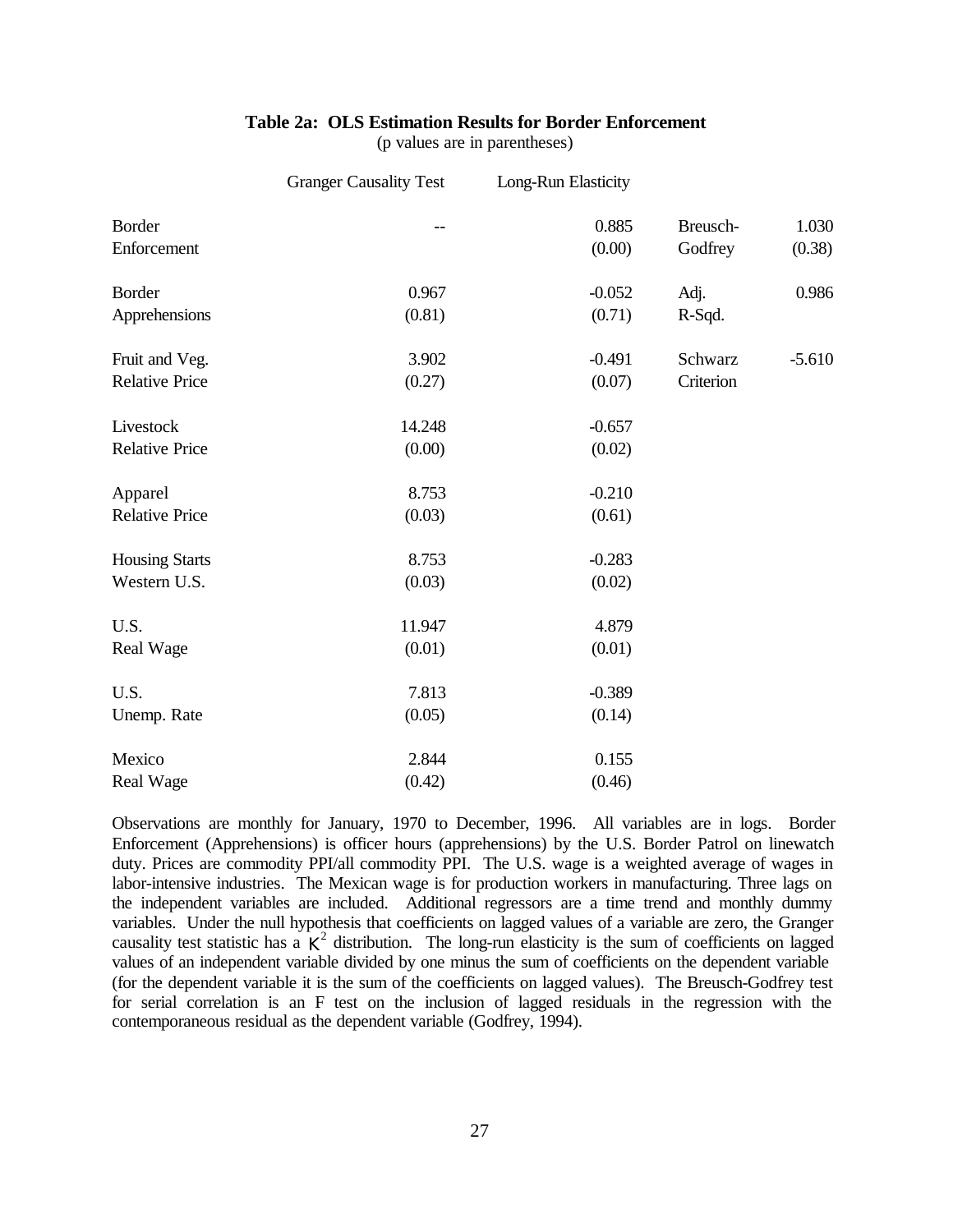# **Table 2b: OLS Estimation Results for Border Apprehensions**

(p values are in parentheses)

|                       | <b>Granger Causality Test</b> | Long-Run Elasticity |           |         |
|-----------------------|-------------------------------|---------------------|-----------|---------|
| <b>Border</b>         | 0.605                         | 0.068               | Breusch-  | 1.56    |
| Enforcement           | (0.90)                        | (0.84)              | Godfrey   | (0.20)  |
| <b>Border</b>         | $-1$                          | 0.821               | Adj.      | 0.98    |
| Apprehensions         |                               | (0.00)              | R-Sqd.    |         |
| Fruit and Veg.        | 3.691                         | 0.166               | Schwarz   | $-3.87$ |
| <b>Relative Price</b> | (0.30)                        | (0.66)              | Criterion |         |
| Livestock             | 0.147                         | 0.026               |           |         |
| <b>Relative Price</b> | (0.99)                        | (0.95)              |           |         |
| Apparel               | 4.926                         | $-0.946$            |           |         |
| <b>Relative Price</b> | (0.18)                        | (0.10)              |           |         |
| <b>Housing Starts</b> | 0.186                         | $-0.056$            |           |         |
| Western U.S.          | (0.98)                        | (0.75)              |           |         |
| U.S.                  | 12.896                        | 7.526               |           |         |
| <b>Real Wage</b>      | (0.01)                        | (0.00)              |           |         |
| U.S.                  | 2.757                         | 0.461               |           |         |
| Unemp. Rate           | (0.43)                        | (0.21)              |           |         |
| Mexico                | 0.888                         | $-0.228$            |           |         |
| <b>Real Wage</b>      | (0.83)                        | (0.44)              |           |         |

The specification and estimation procedure is identical to that in Table 2a, except for the change in dependent variable.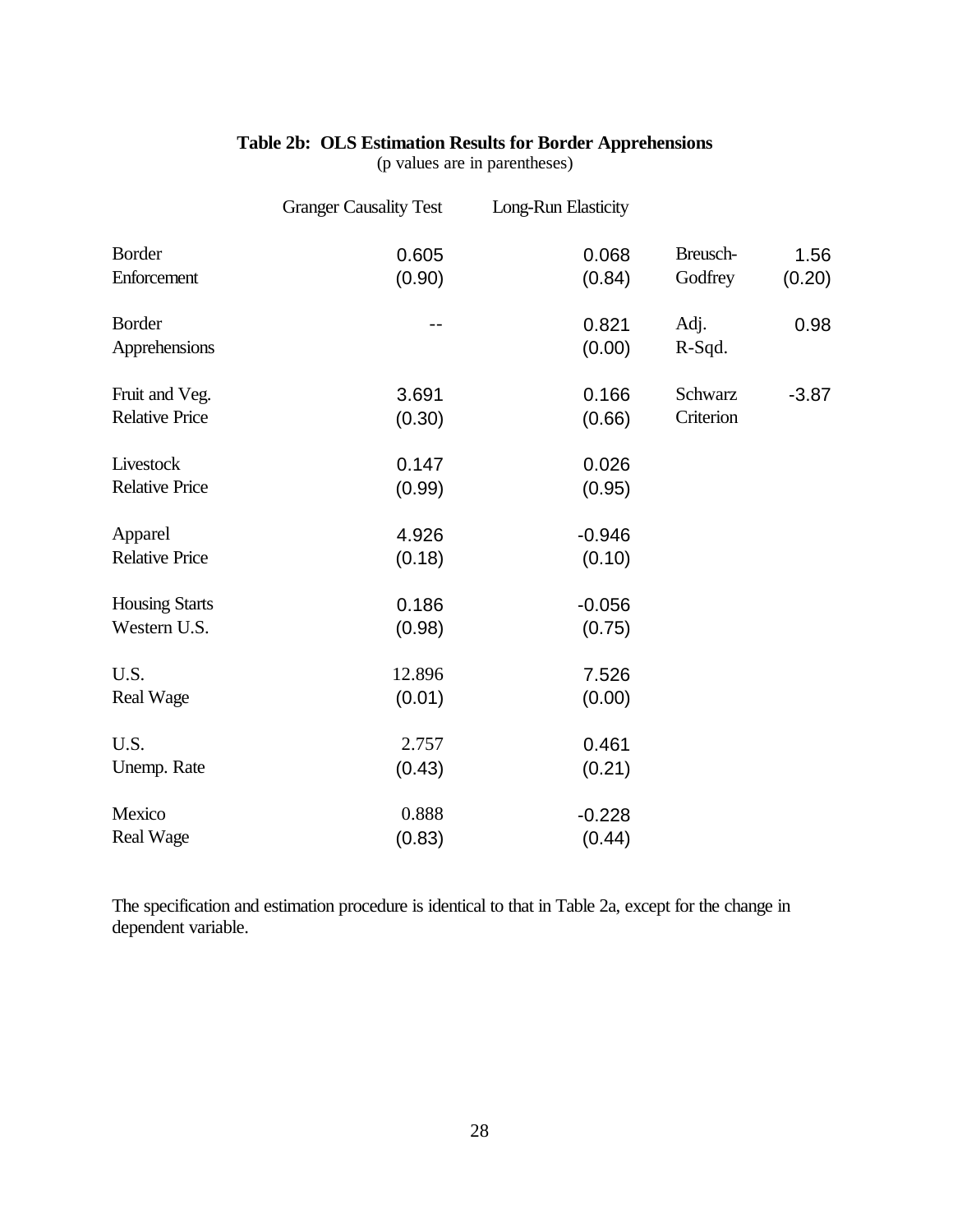#### **Table 3a: Additional Results for Border Enforcement**

(p values are in parentheses)

|                                       | <b>Granger Causality Test</b> | Long-Run Elasticity |                      |                |
|---------------------------------------|-------------------------------|---------------------|----------------------|----------------|
| <b>Border</b><br>Enforcement          |                               | 0.888<br>(0.00)     | Breusch-<br>Godfrey  | 0.63<br>(0.59) |
| <b>Border</b><br>Apprehensions        | 3.224<br>(0.36)               | $-0.215$<br>(0.11)  | Adj.<br>R-Sqd.       | 0.986          |
| Food Products<br>Capacity Util.       | 4.619<br>(0.20)               | $-3.815$<br>(0.08)  | Schwarz<br>Criterion | $-5.62$        |
| Apparel<br>Capacity Util.             | 5.291<br>(0.15)               | $-1.265$<br>(0.04)  |                      |                |
| <b>Housing Starts</b><br>Western U.S. | 2.707<br>(0.44)               | $-0.105$<br>(0.43)  |                      |                |
| U.S.<br><b>Real Wage</b>              | 13.293<br>(0.00)              | 6.318<br>(0.00)     |                      |                |
| U.S.<br>Unemp. Rate                   | 5.163<br>(0.16)               | $-0.293$<br>(0.27)  |                      |                |
| Mexico<br><b>Real Wage</b>            | 2.861<br>(0.41)               | 0.053<br>(0.79)     |                      |                |

The specification and estimation procedure is identical to that in Table 2a, except that the relative price variables have been replaced by capacity utilization rates.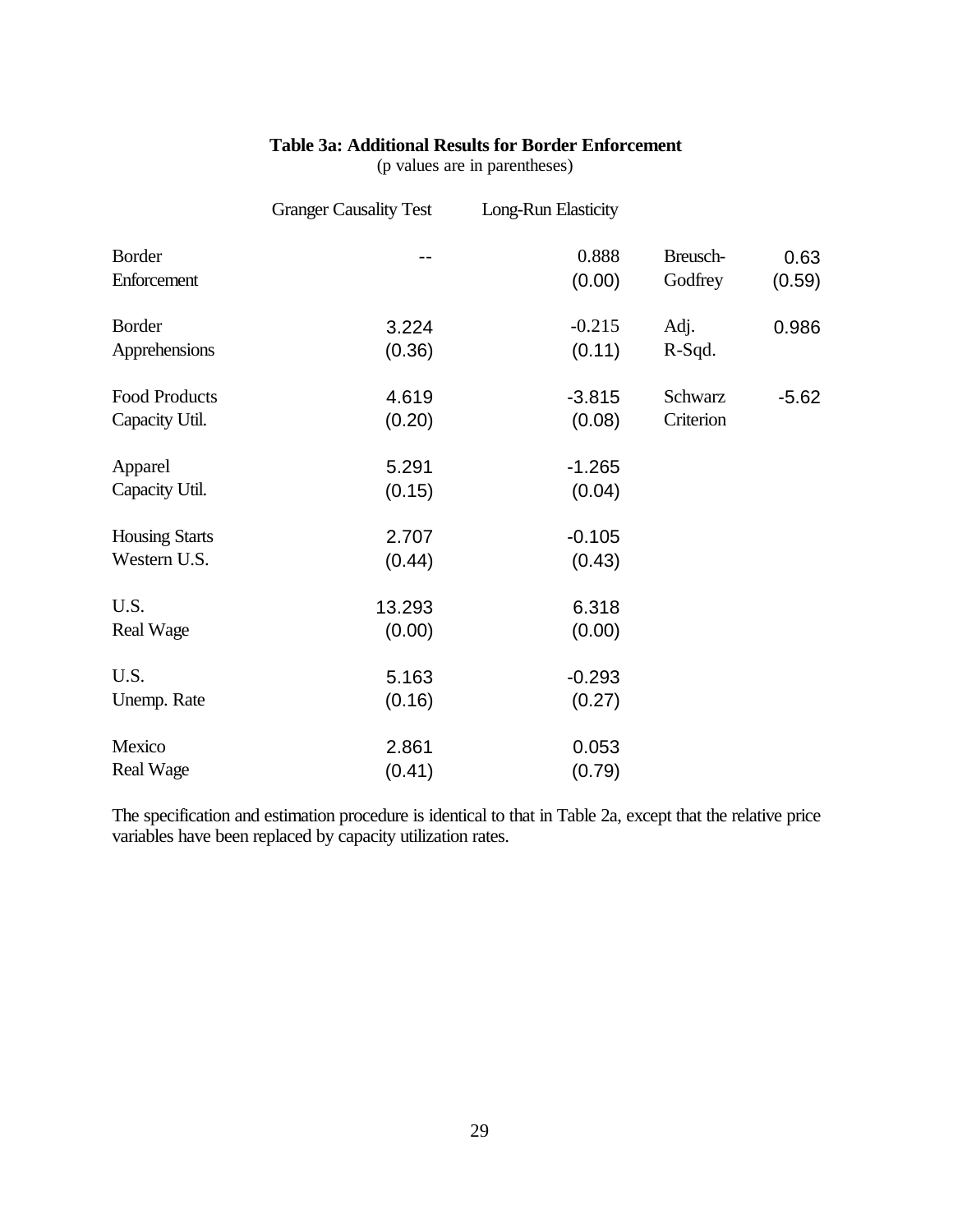#### **Table 3b: Additional Results for Border Apprehensions**

(p values are in parentheses)

|                       | <b>Granger Causality Test</b> | Long-Run Elasticity |           |         |
|-----------------------|-------------------------------|---------------------|-----------|---------|
| <b>Border</b>         | 0.603                         | $-0.084$            | Breusch-  | 0.63    |
| Enforcement           | (0.90)                        | (0.82)              | Godfrey   | (0.59)  |
| <b>Border</b>         |                               | 0.832               | Adj.      | 0.98    |
| Apprehensions         |                               | (0.00)              | R-Sqd.    |         |
| Food Products         | 0.479                         | $-0.442$            | Schwarz   | $-3.91$ |
| Capacity Util.        | (0.92)                        | (0.89)              | Criterion |         |
| Apparel               | 4.774                         | $-0.861$            |           |         |
| Capacity Util.        | (0.19)                        | (0.33)              |           |         |
| <b>Housing Starts</b> | 0.452                         | 0.000               |           |         |
| Western U.S.          | (0.93)                        | (1.00)              |           |         |
| U.S.                  | 15.113                        | 9.498               |           |         |
| <b>Real Wage</b>      | (0.00)                        | (0.00)              |           |         |
| U.S.                  | 2.885                         | 0.702               |           |         |
| Unemp. Rate           | (0.41)                        | (0.07)              |           |         |
| Mexico                | 0.306                         | $-0.229$            |           |         |
| <b>Real Wage</b>      | (0.96)                        | (0.44)              |           |         |

The specification and estimation procedure is identical to that in Table 2b, except that the relative price variables have been replaced by capacity utilization rates.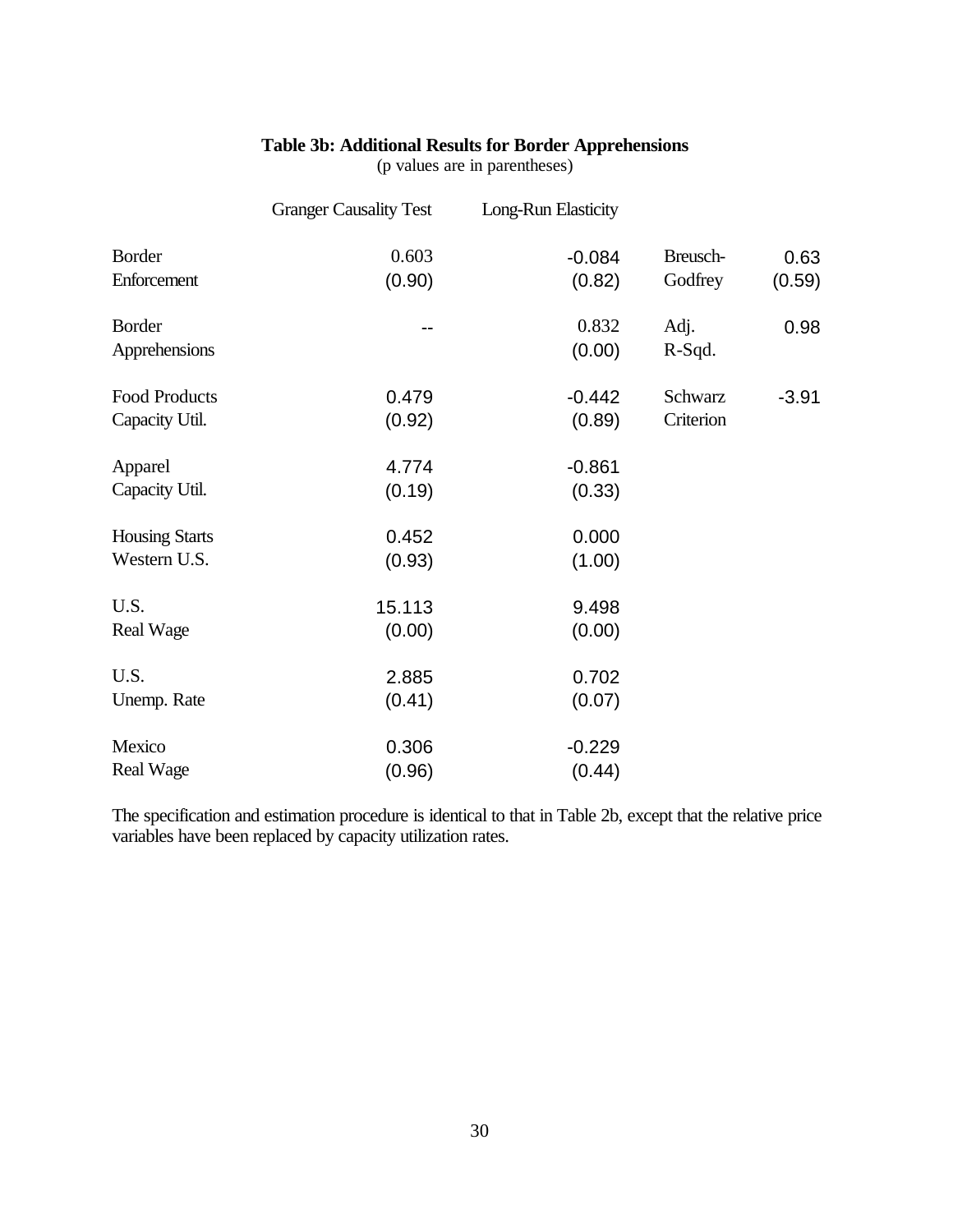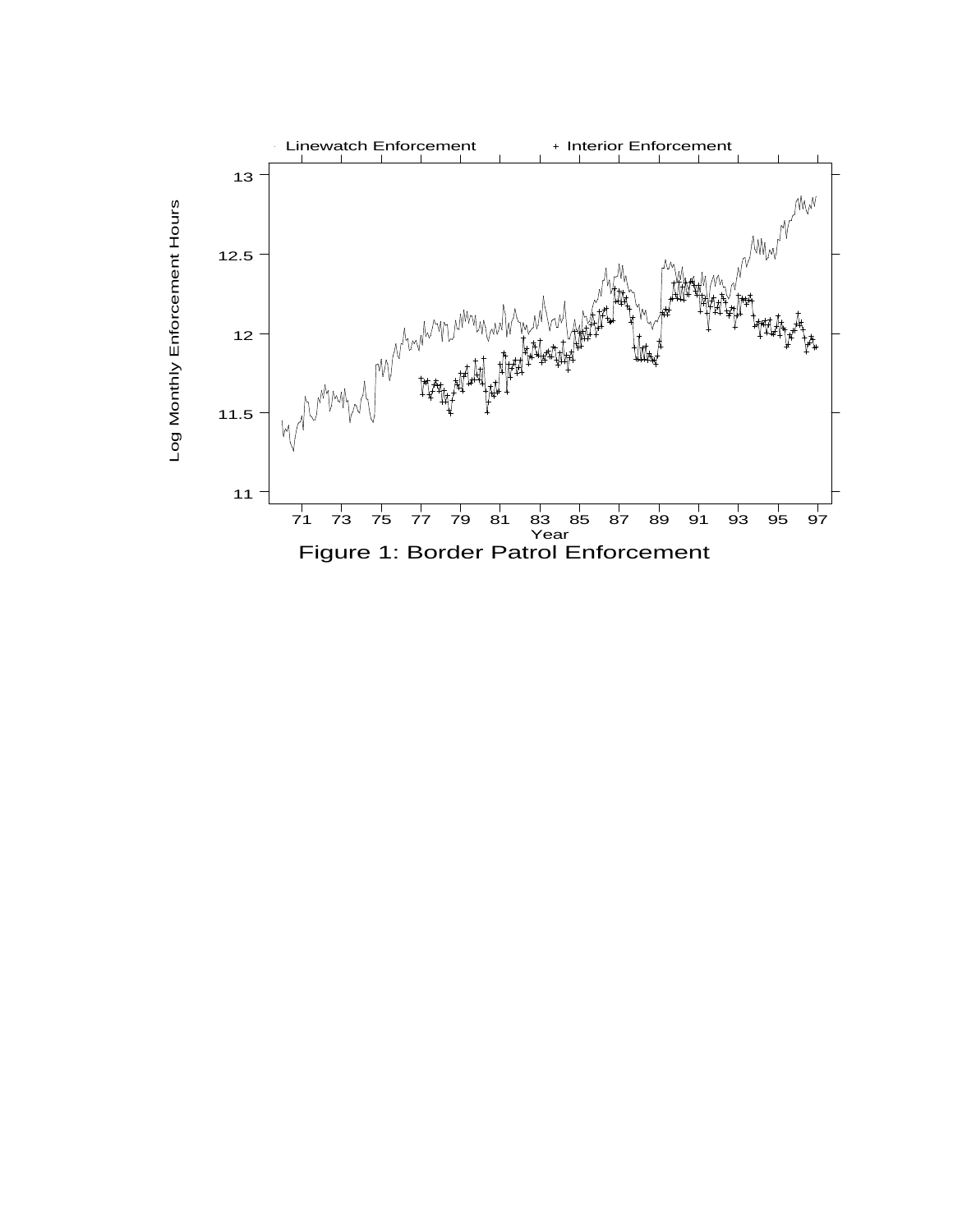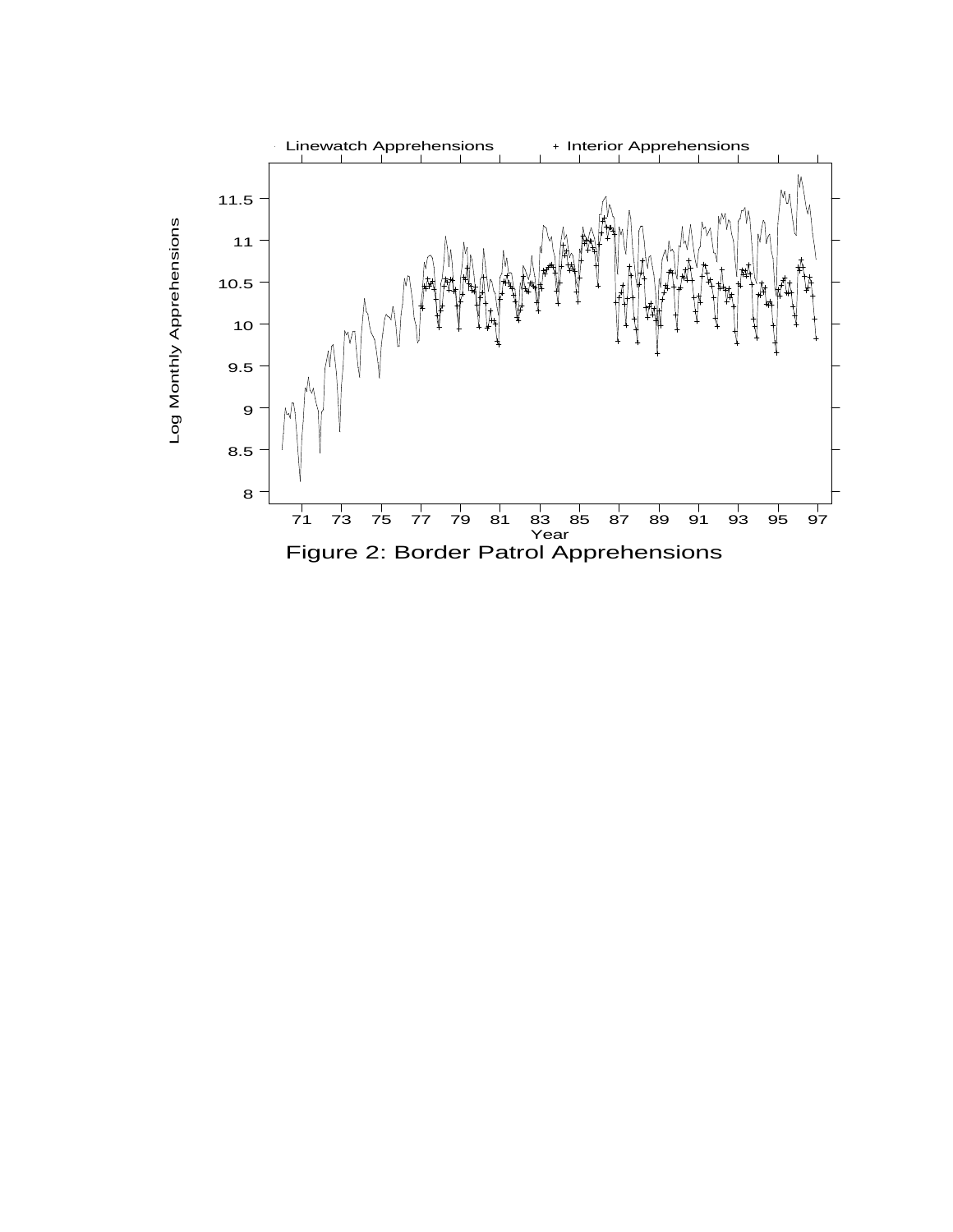